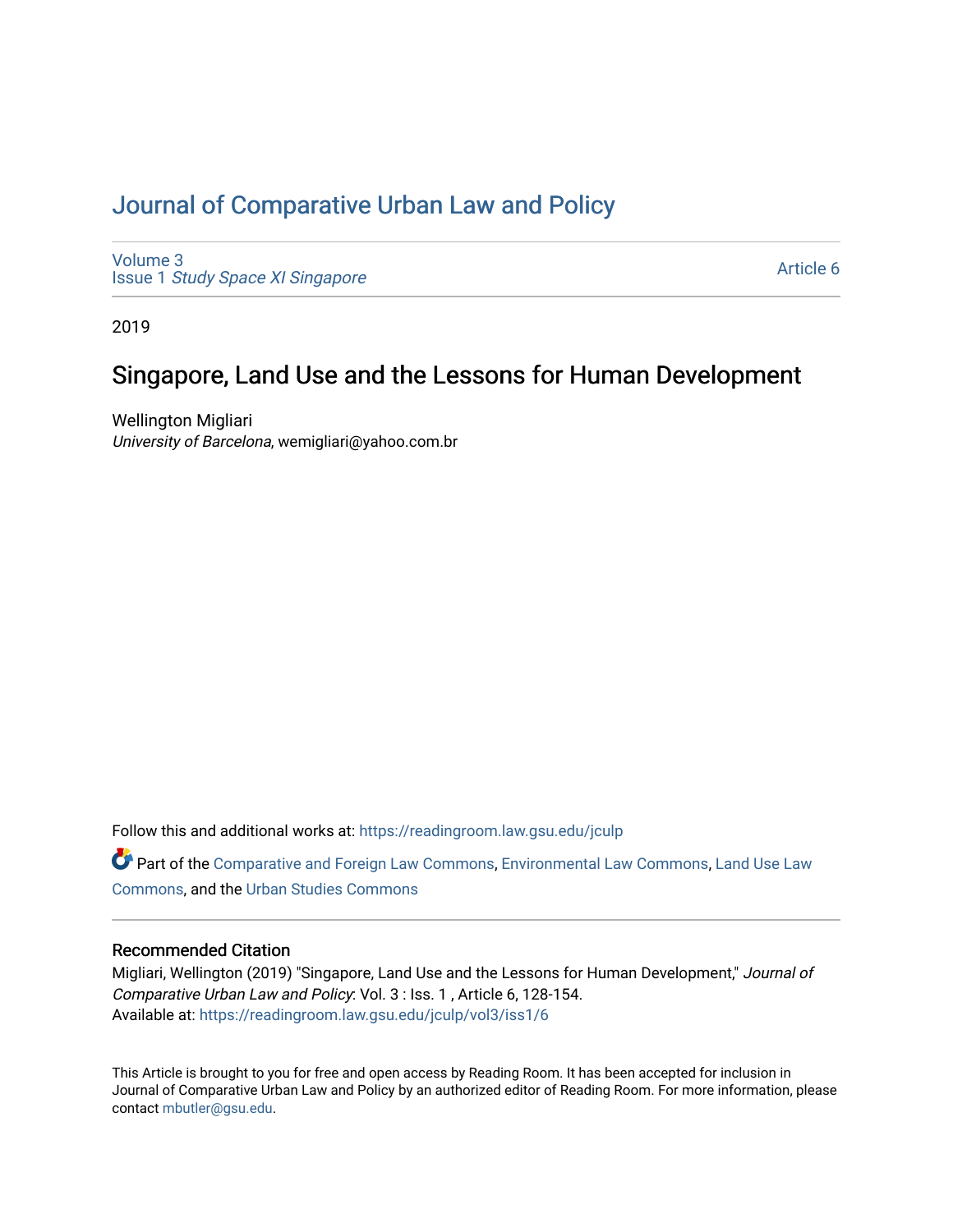# **SINGAPORE, LAND USE AND THE LESSONS FOR HUMAN DEVELOPMENT**

### **Wellington Migliari**

#### **ABSTRACT**

A study of the impact of using land use controls as a strategic tool to further human development among all social classes is presented. We advocate that human rights include a long-term practice of combining public policies, manufacturing industry, and property system. Further, this study strives to educate economists and those in other academic areas (e.g. humanities) on the importance of considering land use, ownership, and urban planning with economics to form a new theory of developmentalism. Singapore provides a case study demonstrating similar aspects that may shed light on that debate. The Housing & Development Board and the Urban Redevelopment Authority, for instance, are the two coordinated institutions that combine ownership, monetary mechanisms of transmissions, and manufacturing industry. However, it is indispensable to apprehend that political decisions on land (predominately made after 1965) is a premise driving Singapore's experiment to adjust its development strategies by considering the economic, social, and cultural rights of all humans. This study presents observations on the level of human development in Singapore, and how their governance underpins the political organization of the country.

**KEY WORDS:** human rights, development, land use, housing, developmentalism.

# **1. INTRODUCTION: THE LAND QUESTION AS A MECHANISM OF WEALTH ACCUMULATION**

A major land use issue faced today is the intimate relationship between wages and property. Bhide & Gupta (2018) refer to land scarcity, increased prices, and the spread of slums as consequences of a long-term mode of development that left behind the most crucial element of human dignity, affordable housing. A set of mechanisms could permit people to be included in the urban fabric offering their strength and intellect for a salary, but also distributing the wealth generated in order to reduce inequality. However, historical reasons may interfere in the process of sharing the access to land as a resource for prosperity. Lungisile & Hall (2007) highlight how land reforms are essential of those places object of colonization in which the territorial conflicts were also used to a primitive accumulation of capital. Possession by force has been an instrument of the present value of the lands in South Africa. Other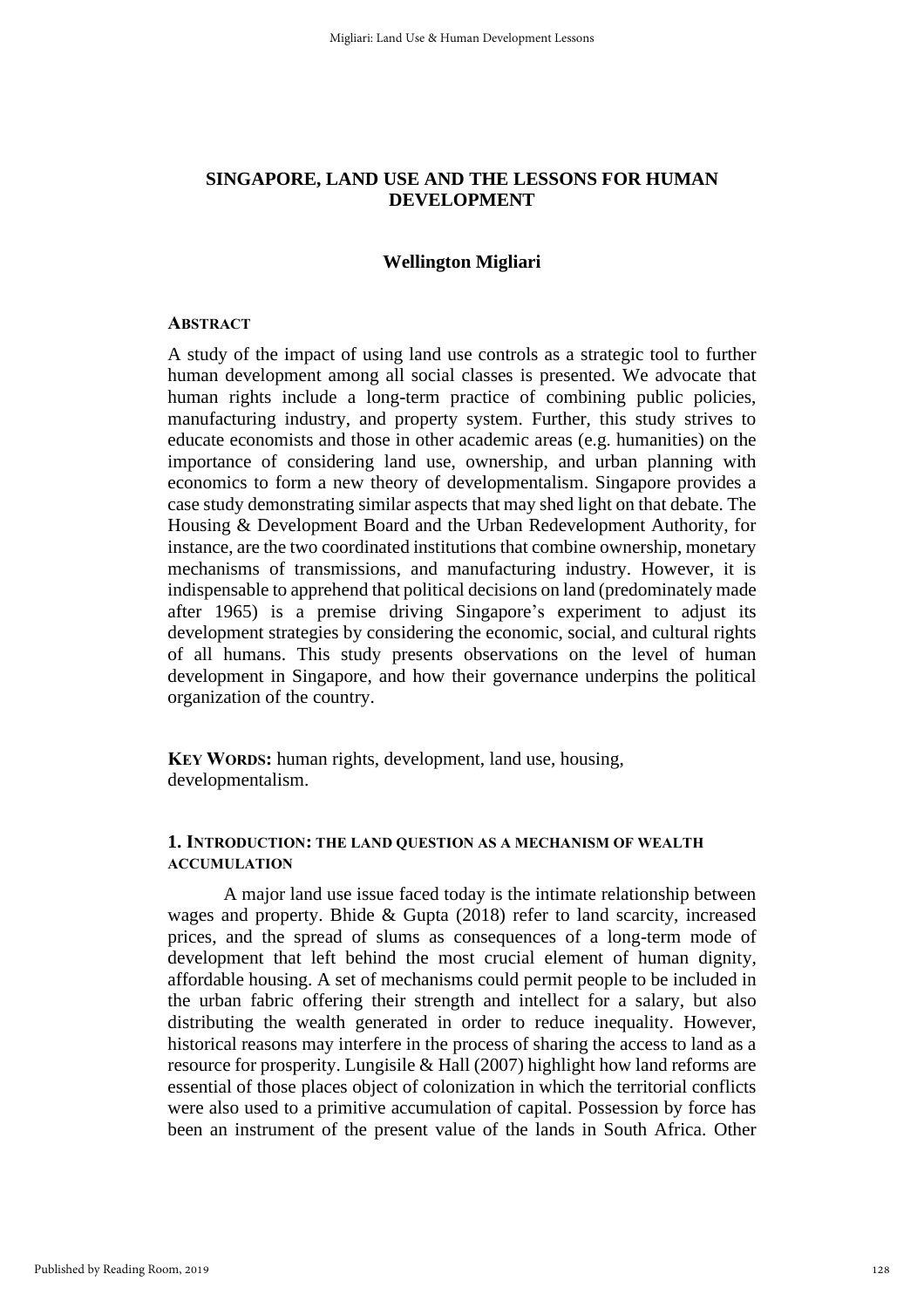continents with a history of using slavery as a system of property oppose the liberation of the land since the economic structure depended on both slaves and territorial occupation by military conquests. Since the beginning of a democratic process in 1994, after decades of apartheid started in 1948, the redistribution of land was certainly an end to expand the concept of socioeconomic equality without erasing the brutality of neocolonialism against the natives. Parnell, & Beavon (1996) published their thoughts and impressions of that time mentioning restitution and compensation for those lands involved in forced removals as the minimum task for the South African Government of National Unity. There is not only a need for historical reparation, but also a need for present socioeconomic justice. In his analysis on the Irish land question, Henry George highlighted that poverty, lack of life protection and human indignity were all consequences derived from the land domination. In his book entitled *The Irish land question. What it involves, and how alone it can be settled. An appeal to the land league*, which was first published in 1881, he makes explicit how the power of the proprietors was excessively superior to the one given to public administration, the system of justice, and an organized civil society (George, 2015).

Wealth accumulation is not the only method of measuring the longitude of one's economic power. Patrimony considers much more, and is radically involved with both an expensive infrastructure and a legal system guaranteeing the protection of estates and inheritance. The devaluation of ownership is also trapped in an immanent paradox, i.e., the natural depreciation of an asset or ownership tends to be more than compensated by the land value. While societal norms and government regulations for urban development are mostly responsible for proprietors' benefits, owners with more units available are in fact the constructors of urban wealth concentration. Their lands are not a factor of production, because they are not operating in the real economy either as a plant for goods production or parcels destined to housing programs. Their ownership of land is predominantly used as a bargaining chip to help secure contracts with public power sometime in the future, illustrated in the case of *Minha Casa, Minha Vida*, in which land prices controlled by a private supply which is curiously the urban developers.

Brazilian companies have few public contracts as builders relative to their enormous stock of land in urban areas, the mechanisms of production and the priority for credit in commercial banks since they are known as successful in their enterprises. Therefore, the vicious circle is more evident when considering the increase in housing prices, families getting indebted by more expensive mortgages, and the city becoming an expensive product.

In Spain, the situation was more tragic - people lost their homes with the burden a lifelong debt to be re-paid. Spanish law favors the creditors since financial institutions are permitted to take back property when the mortgage contract is dishonored, but the remaining balance must still be paid by the mortgagor.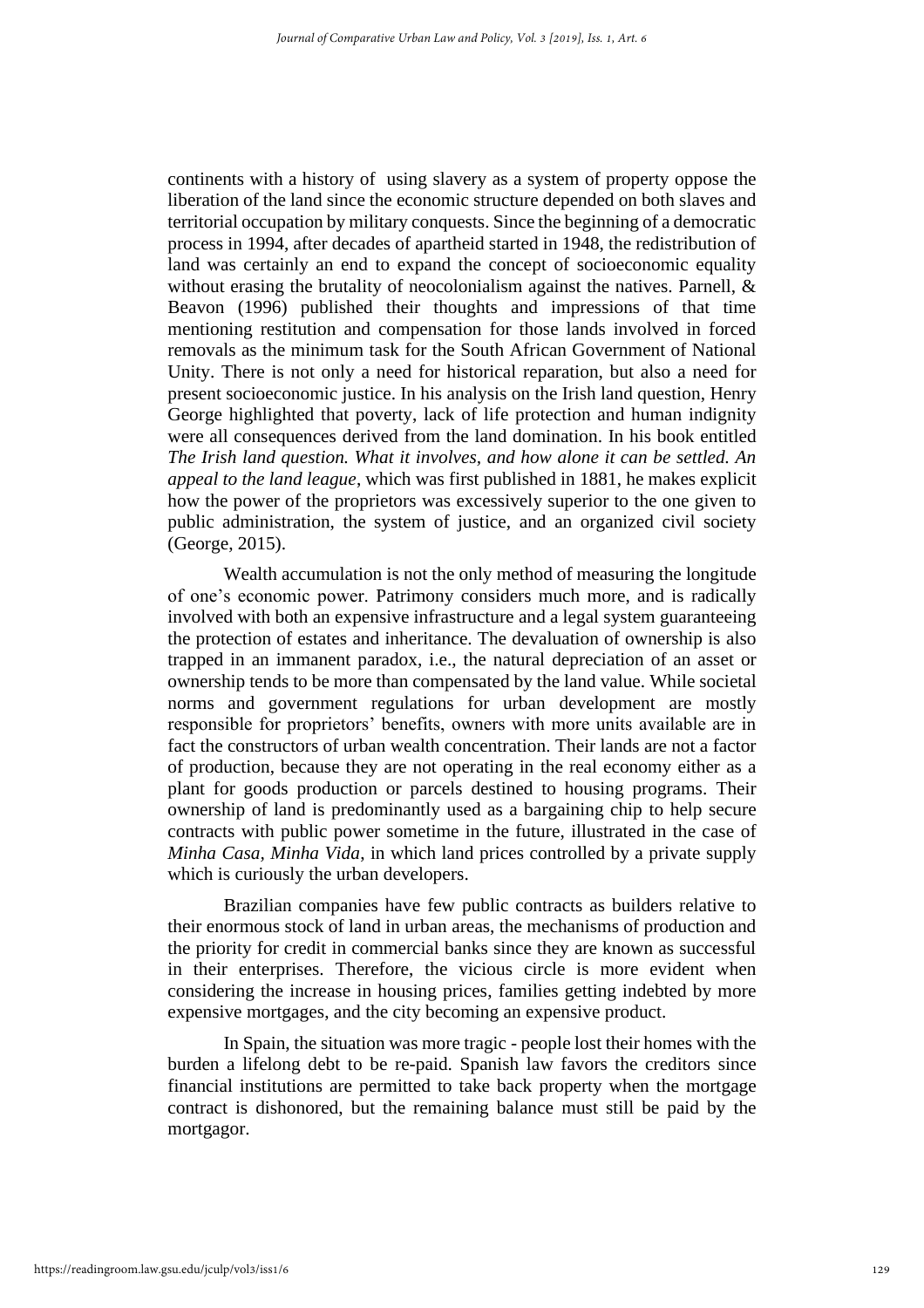The private markets of Brazil and Spain are extremely concentrated, meaning ownership is legally limited by commercial transactions of selling, buying, or renting a place to live. Other countries in Europe and Asia have taken a more democratic notion on their property system and distribution of wealth, promoting human development through affordable housing. In a nutshell, what are the instruments of human development linking property, workers, and successful urbanism?

According to Henry S. Churchill, it was exactly the public control over real estate investments in Sweden that was a major catalyst, enabling their urban areas to flourish with goods, services, and employment, especially post-World War II. He, as an architect and creative mind maintained this had nothing to do with a socialist housing model, but was the result of combining private assets with state control based on straightforward compliance (Churchill, 1969, pp. 195-196). The strategy was based on a sort of urban development in which the state's capital was the land. Since the parcels were public, marginal costs drastically declined with additional housing units. Moreover, the state did not need the land assets back. So, how could the public money be compensated? With a series of services offered on the ground floor for the workers living in the same building and neighbors. Such micro-scale economics caused local equilibrium between investments and taxes. For example, the national manufacturing industry supplied the units design, materials, furniture and electric equipment. The Swedish Government used World War II to re-organize and protect the domestic financial and industrial sectors of the Swedish economy. 1 In his book Churchill writes, "Sweden, even more than England, seemed to provide the accomplishment of orderly city growth in a framework of social enterprise that was not anti-capital. First the success of the cooperative housing projects and then the brilliance of Vällingby showed what could be done by private enterprise under state control. When, after the war, the huge remodeling of central Stockholm (the Centrum) was undertaken, the Swedish

<sup>&</sup>lt;sup>1</sup> The Swedish government controlled foreign direct investments during the Second World II with the Exchange Control Act of 1939. The legal restrictions imposed by Sweden to the foreign capital were lifted only in 1990. See Sandler, D. (1998). Controlled foreign companies regime. In *Tax treaties and controlled foreign company legislation: pushing the boundaries* (23-37). London: Kluwer Law International. The complexity of bank crises rely on some aspects. Housing mortgages is one of them. Read "For the study of banking crisis, three features of the data set underlying this book are of particular note. First, to reiterate, our data on banking crises go back to 1800. Second, to our knowledge, we are the first to examine the patterns of housing prices around major banking crises in emerging markets, including Asia, Europe, and Latin America. Our emerging market data set facilitates comparisons across both duration and magnitude with the better-documented housing price cycles in the advanced economies, which have long been known to play a central role in financial crises". See Reinhart, C. M., & Rogoff, K. S. (2011). Banking crisis. In *This time is different: eight centuries of financial folly* (pp. 141-143). New Jersey: Princeton University Press.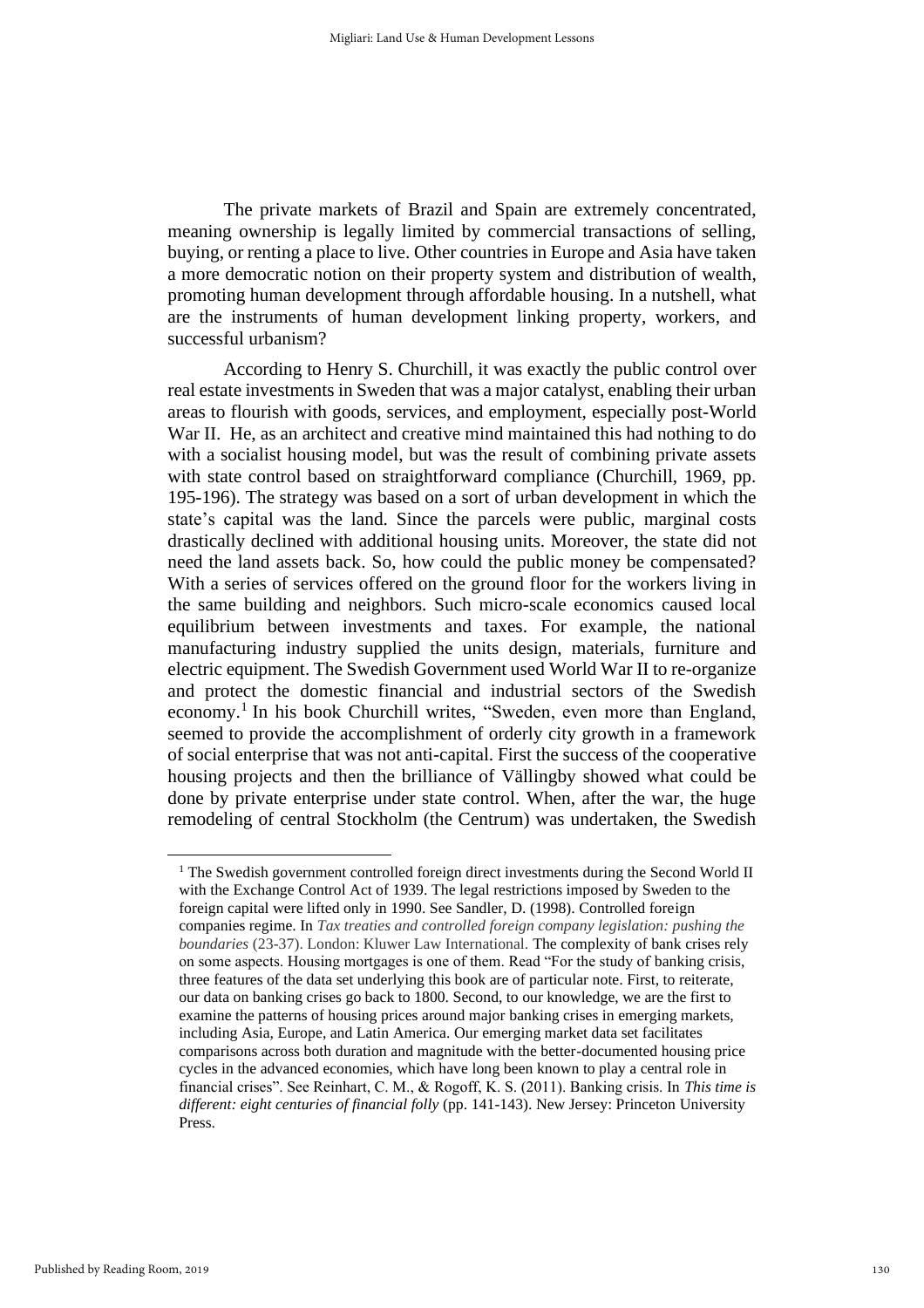triumph was complete" (Churchill, 1969, pp. 195). The lands where projects developed belonged to municipalities and is best known in Stockholm with their collective houses. Such strategy reduced the prices for buyers while salaries were freed from the burden of debt (Markelius, 1936).

# **2. THE MONETARY MECHANISMS OF TRANSMISSION AND THE PROPERTY SYSTEM**

Through their lack of dependence on imports, the Swedish revolution showed other countries during the World War II that national industry, scale, and technology were necessary to overcome underdevelopment. This indicates why the Swedish government selected a complex policy for monetary mechanisms of transmission that mainly considered the aggregate demand, the level of interest rates for national enterprises, and the money supply – referring to the issues of domestic demand, the amount of money in the nationals' pockets, and the price of the credit available for them. The net external demand was also understood as a key factor and incentive to expand the national production of more goods with a higher aggregate value. In short, Sweden took advantage of World War II to look inside the country and diversify the domestic production while fortifying the composition of the total demand of the nation. Since that process often causes inflationary pressure (either stimulated by the augmentation of the domestic demand or the expansion of credit directed to the growth of consumerism; or inflation generated by the variation of prices in capital goods imported to elevate the national production) Sweden decided to implement economic policies divided into blocks, i.e., strategies of development comprising industry and trade: "Sweden had escaped the war and could profit from undamaged human as well as physical capital. This in itself made the chances of expansion fairly good. There were also many development blocks, some of them, particularly those connected with a much more general use of passenger cars, in their early but quite forceful phase. Contrary to what had been expected, a negative transformation pressure was not strong enough to countervail the positive one. When in the 1950s the negative pressure became severe in textile industries, the positive pressure became even stronger in many other sectors than before because most development blocks with widespread effects had gained much strength. This was particularly so in the first half of the 1960s. Though the inflationary effects were stronger than in the 1930s, due to more powerful unions in combination with tax increases among other things, which began to give rise to compensatory wage increases, they were not as strong as could have been expected. One of the explanations was the fact that the positive transformation pressure, including the many development blocks, dominated industry and trade" (Dahmén, 1998, pp. 12-13).

Fig. 1 displays the transmission mechanism of monetary policy in which two elements must be highlighted. One of them is the reduction of external dependency on imported goods with high aggregate value which alleviates the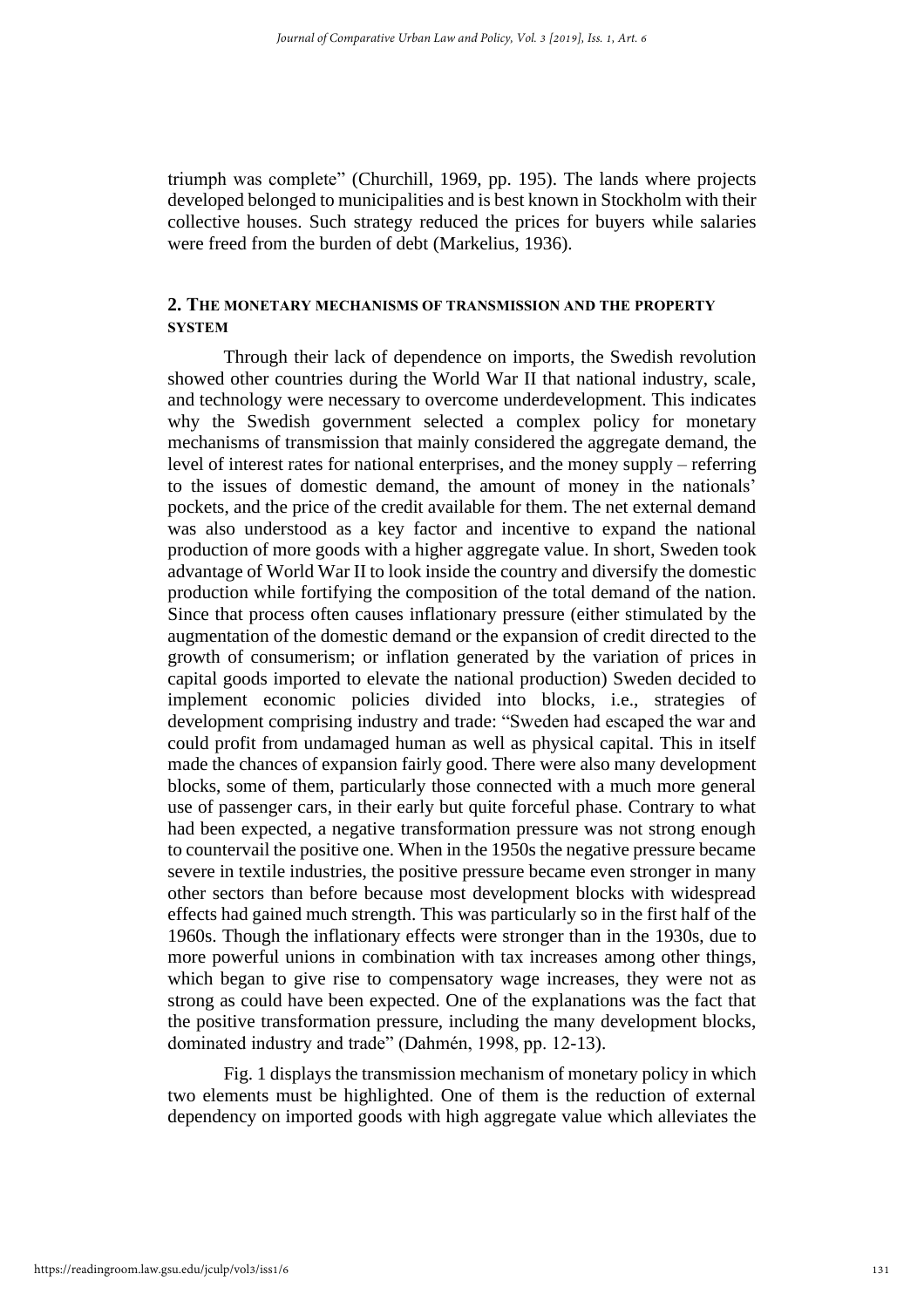current account balances with surplus results – domestic demand plus net external demand greater than need for imports, favoring the expansion of a nation's production and trade. The other aspect is the decrease in imported capital goods in order to create a more independent domestic economy not only harvesting less inflationary waves from imported prices, but elevating the gains in real salaries once the inflation is basically controlled by domestic variables.

## Fig. 1. *The transmission mechanism of monetary policy*



Note: For simplicity, this figure does not show all interactions between variables, but these can be important

#### Source: Bank of England Quarterly Bulletin (1999). Retrieved from [https://www.bankofengland.co.uk/-/media/boe/files/quarterly-bulletin/1999/the-transmission](https://www.bankofengland.co.uk/-/media/boe/files/quarterly-bulletin/1999/the-transmission-mechanism-of-monetary-policy)[mechanism-of-monetary-policy](https://www.bankofengland.co.uk/-/media/boe/files/quarterly-bulletin/1999/the-transmission-mechanism-of-monetary-policy)

As seen in Figure 1, the sectors revolution was also accompanied by the intimate relation between market rates and asset prices as a transmission mechanism for monetary policy. However, for such analysis, it is necessary to understand the basic demonstration of James Tobin (1969) which established a relation of the total market value of any enterprise and its total asset. In other words, Tobin's Q ratio equals the market value of a business, which can be any asset in the market, divided by the cost of its assets' replacement. Therefore, equilibrium occurs when market value equals the replacement cost (Fig. 2).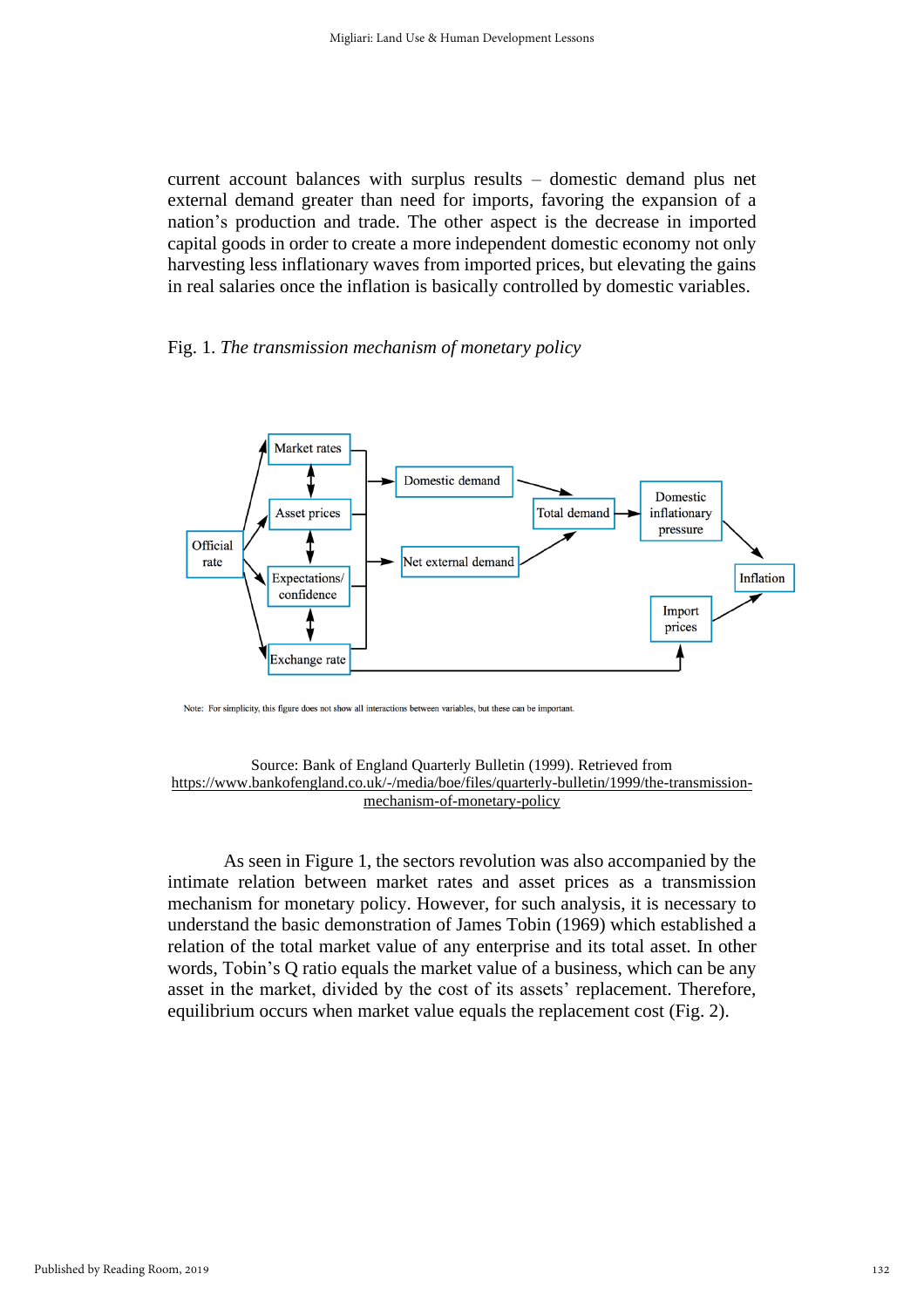## Fig. 2. *Q Ratio Equation*

Tobin's  $Q = \frac{Total Market Value of Firm}{Total Area of Firm}$ Total Asset of Firm

Suppose a parcel of land to be sold in the market has a price of onehundred units of a hypothetical currency. By definition, that quantity of money equals the replacement cost of that same property. Then a developer is interested in that ownership, but the firm has only the capital to buy the area and not to construct on the site; or the firm decided to make public a project without the funds to put it through. As the total market value is known by all – one-hundred units, the cost to construct may not be under the replacement cost, that is to say, the price of the land. According to Tobin's Q, the total market value will define the quantity and value of the assets the firm will need. However, as seen in Tobin's model, if  $Q > 1$  then potential shareholders in stock markets avoid risking their capital. As a result, the volume of shares must result in a sum larger than the price of the land. In theory, if the Tobin's  $Q < 1$ , shareholders tend to be interested in the business leading to a developed project. In the one-hundred unit hypothetical piece of property, the responsible person of an enterprise will offer one-hundred shares, costing one unit hypothetical currency. In that experiment in which we assume the ownership is by a firm, the sum of all shares will be equivalent to the value of that underdeveloped parcel, and the total value of the firm or its "replacement cost." Nevertheless, this is an undesirable situation for an investor. If the total market value of the firm is stabilized in short-term periods, it causes two different risks. One of them is related to the quantity of shareholders, the more there are the less the return on incremental invested capital. The firm divided by more shareholders leads to  $Q$  Ratio = 1, that is to say, one unit of currency invested for one unit in return. The second risk is if other shareholders notice that stability of the total market value of the firm, they will inevitably announce their lack of confidence or even their expectation loss in that enterprise (Fig. 3).

Fig. 3. *Q Ratio and Liabilities*

 $Q$  Ratio  $=$   $\frac{(Equity Market Value + Liabilities Market Value)}{(Eavits Book Value + Liabilities Book Value)}$ (Equity Book Value+Liabilities Book Value)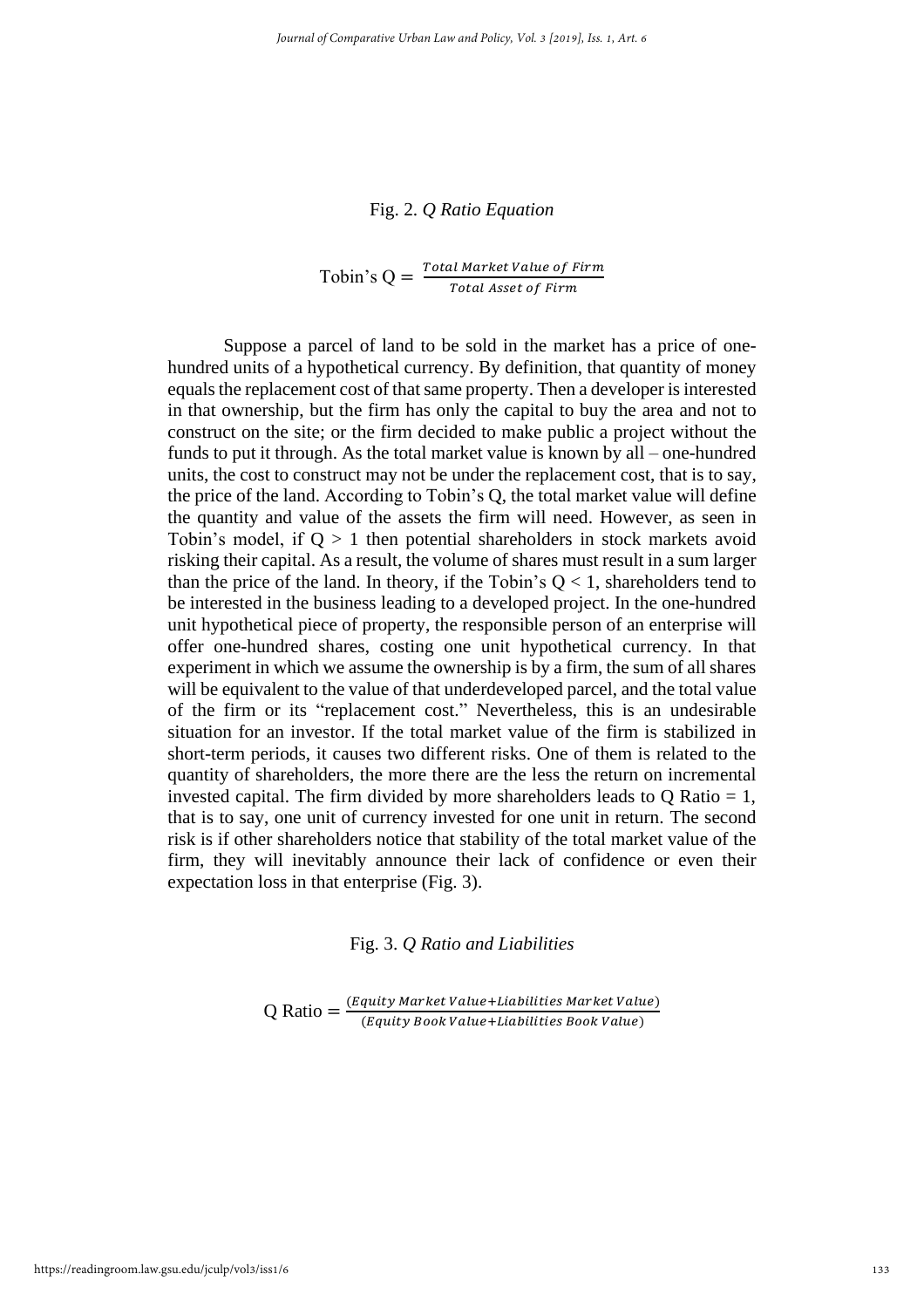The negative externalities occur in both directions - real economy of the construction market with parcels waiting to be developed and the investments. Real Estate is never trusted as a *certain* investment with increasing marginal returns until the price of the land starts rising, whether the cause is inflated by speculation, asymmetry of information, biased reports from firms in the same sector, etc. Foreign direct investments are the first to leave developing countries when the expansion of credit does not happen (even under the burden of higher interest rates) as we can see in the housing market financial crises. which have brutally affected the exchange rates: "Cranes devoted to the construction of high-rises with little realistic prospect of occupancy dotted the skyline of Bangkok. Investors were led to ask questions about the management of the firms undertaking these projects, and there was growing uncertainty about the ability of outsiders to enforce their rights. As recognition of these problems sunk in, foreign banks and residents unwound their positions in local markets. The Bangkok bourse declined steadily from the middle of 1996. The baht came under pressure" (Eichengreen, 2008, p. 193).

#### **3. LESSONS FROM SINGAPORE AND METROPOLITAN HUMAN DEVELOPMENT**

Singapore's mortgage system takes into account many aspects of potential buyers, but organize the pulverized information in three layers. One is aimed to keep the real gains (or at least the stability) of the working class income while the mortgagors are in debt. So short-term monetary policies are not welcome, nor are the volatility of interest rates even less the rate exchange shocks between the national currency and American dollar, Euros etc. The dependency on imported goods is also another complex issue, but at that point we have to sum up the debate in a sole axis. It is mostly an invisible strategic local-national knowledge for urban planners, public administrations, and civil society. Although one may justify underdevelopment by accusing the political process as a *Via Crucis*, which is also true in Brazil and Latin America, it is undeniable the property system of many countries is still an arena of disputes involving work, income distribution, and the accumulation of capital. In other words, the concept of development for the Latin American nations (including Brazil) does not permit any change in the logic of restricting the access to land specially for working class salaries (Tavares, 2002, p. 29). Urban land is not part of a market which only few proprietors decide to conduct business or not.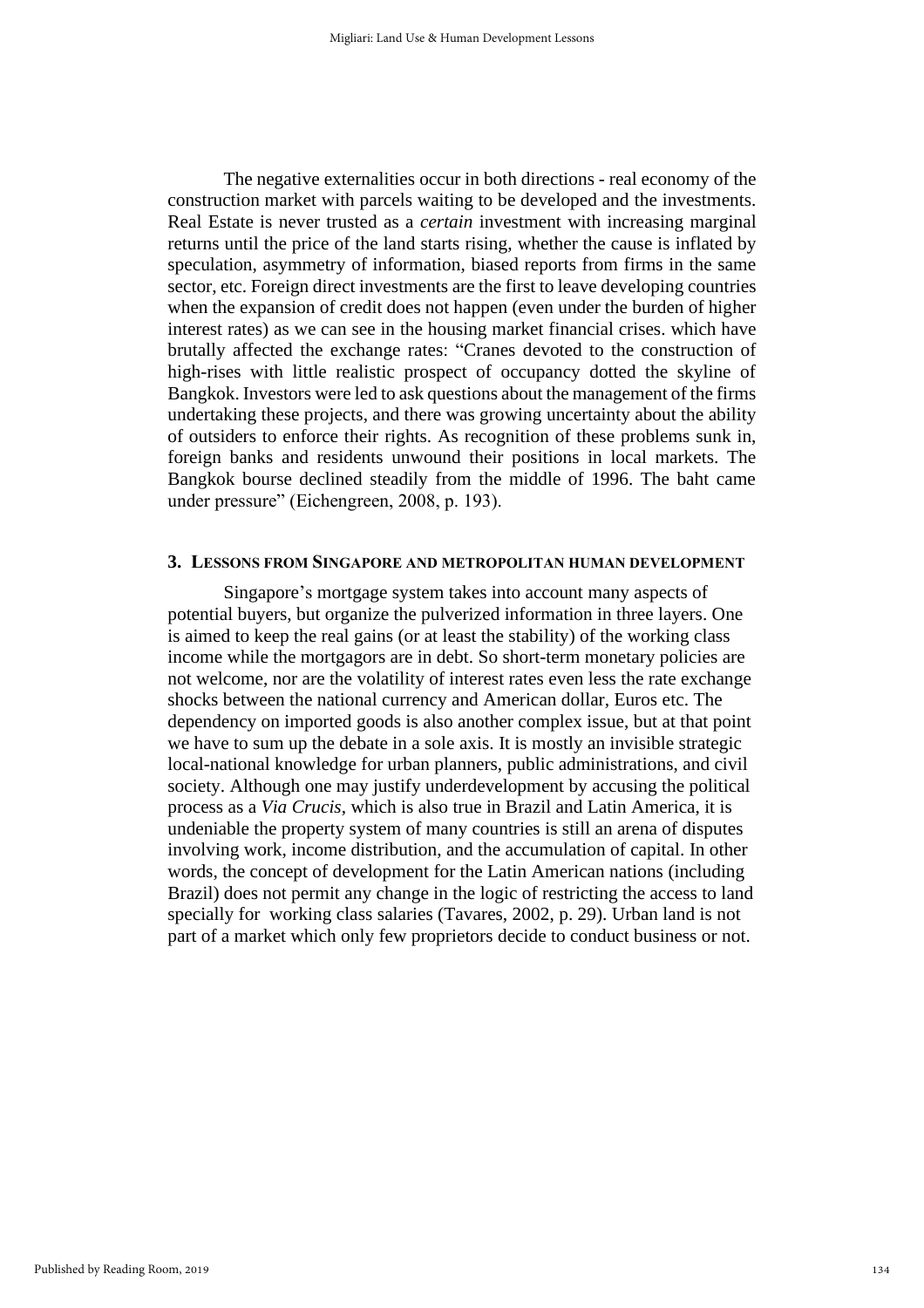



Elaborated by W. Migliari (2019) based on high levels of urbanization. Source: World Bank. Retrieved from [https://data.worldbank.org/indicator/NV.MNF.TECH.ZS.UN?locations=SG-](https://data.worldbank.org/indicator/NV.MNF.TECH.ZS.UN?locations=SG-BR)

[BR](https://data.worldbank.org/indicator/NV.MNF.TECH.ZS.UN?locations=SG-BR)

A negative consequence of that concentrated model of property connects the Brazilian history of land occupation and development to a global inclination. For both public and private sectors of construction, urban planning is a tool that refers to the accumulation of dispossession, that is to say, people tend to be either in debt or poverty while proprietors rely on the uses and abuses of land owners' historical power (Harvey, 2003, pp. 137-182).

As Graph 1 indicates, land use, housing, and urban planning are considered complex systems that are heavily dependent on technology. The figures reveal two radical levels of manufacturing value added in total value added of manufacturing (%) of Brazil and Singapore including mainly urban construction. It is important to consider the issue from a global perspective, assuming the markets involved in the production of dwellings are linked now more than ever. The industry of cement, bricks, and iron may have costs that hardly affect a nation even when these materials are not available inside its borders. However, to put a plan of housing and urbanism into practice—like the one successfully realized by the Housing & Development Board (HDB) and the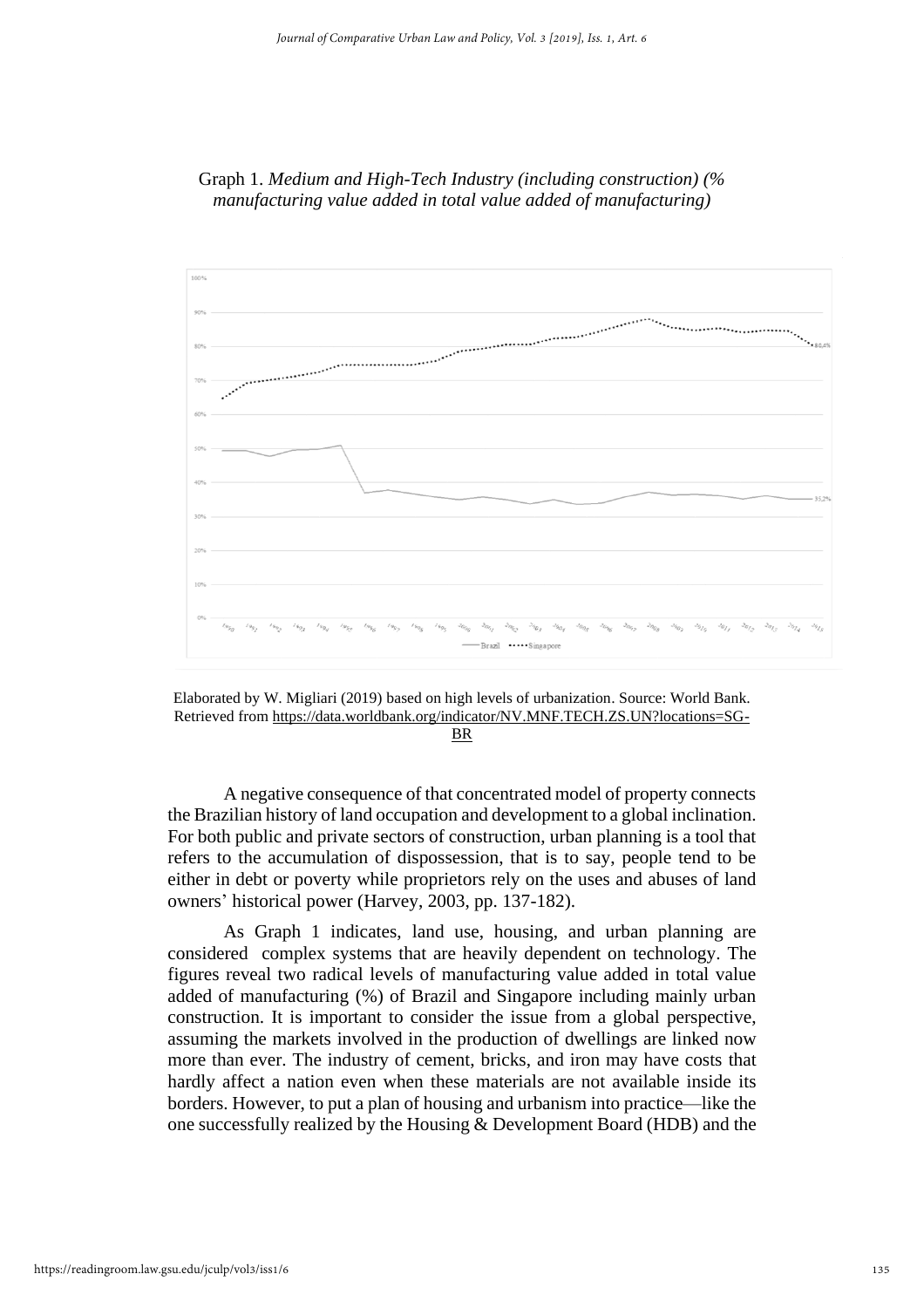Urban Redevelopment Authority (URA) in Singapore—a huge effort must be made. Since the construction and credit systems for mortgages are under the responsibility of the HDB, the URA has accumulated a series of resources tradable overseas. Urban agriculture (*agritech*, for instance) is a project that combines vertical plantation in city context, with a hydraulic water-driven system and the concept of vertical farm. The main objective is to reduce dependency on food imports, but the technical and electronic knowledge behind the idea generates other goods, data, and architectural design. <sup>2</sup> Another inventive project is the study of high-density urban areas with the objective of developing new techniques to offer better environments for humanity. So, one of the typologies found as appropriate is the construction of linear-open air green spaces, making an inclined ladder in which the spaces between the steps are used as filters. Particles and noise do not reach the residential parcels, especially those ones along highways. <sup>3</sup> The URA is a sort of hub in which researchers, institutions, universities, and the private sector look for partnerships or are sometimes designated by state investments.

In addition to local projects to reduce dependency on foreign goods, it is not difficult to find a varied list of capital goods and building materials within urban laws and regulations that are inevitable items of importation for many countries. The construction of a metro line is a very eloquent example as few companies concentrate on the possession of tunnel boring machines. 4 If the goal is to develop and connect different areas of a city, the neighborhoods will have more denizens causing a need for an upgraded sewage system. A village of old houses (as found in Mooca, Tatuapé and Barra Funda for instance) will be converted into areas with skyscrapers where cars, gas pipelines, electricity, etc. inevitably demand more technologies Brazil does not produce. Conveyors (such as elevators for residential buildings) are another pack of machines with restricted global suppliers. Other examples include: the articles used in housing construction to avoid thermal and moisture discomfort; the high-precision cut machines to make doors and windows; the high-quality of electrical systems and, cables for communication; close-circuit television, painting and oils for the surface finishing of walls, heating, ventilation and air-conditioning;

<sup>2</sup> Urban Development Authority. (2018). *Feeding cities of the future with agricultural technology*. Retrieved from [https://www.ura.gov.sg/Corporate/Resources/Ideas-and-](https://www.ura.gov.sg/Corporate/Resources/Ideas-and-Trends/Feeding-cities-of-the-future)[Trends/Feeding-cities-of-the-future](https://www.ura.gov.sg/Corporate/Resources/Ideas-and-Trends/Feeding-cities-of-the-future)

<sup>3</sup> Urban Development Authority. (2018). *Eco-centric approaches to sustainable urban typologies*. Retrieved fro[m https://www.ura.gov.sg/Corporate/Resources/Ideas-and-](https://www.ura.gov.sg/Corporate/Resources/Ideas-and-Trends/Eco-centric-Approaches-to-Sustainable-Urban-Typologies)[Trends/Eco-centric-Approaches-to-Sustainable-Urban-Typologies](https://www.ura.gov.sg/Corporate/Resources/Ideas-and-Trends/Eco-centric-Approaches-to-Sustainable-Urban-Typologies)

<sup>&</sup>lt;sup>4</sup> "The building code should allow and encourage the use of locally available materials and construction techniques. Inappropriate transfer of codes from high-income countries often increases the dependency of developing countries on imported industrialized building materials and design practices" (p. 55). UN-HABITAT. (2018). *Planning law assessment framework*. Retrieved from [https://unhabitat.org/?mbt\\_book=planning-law-assessment](https://unhabitat.org/?mbt_book=planning-law-assessment-framework)[framework](https://unhabitat.org/?mbt_book=planning-law-assessment-framework)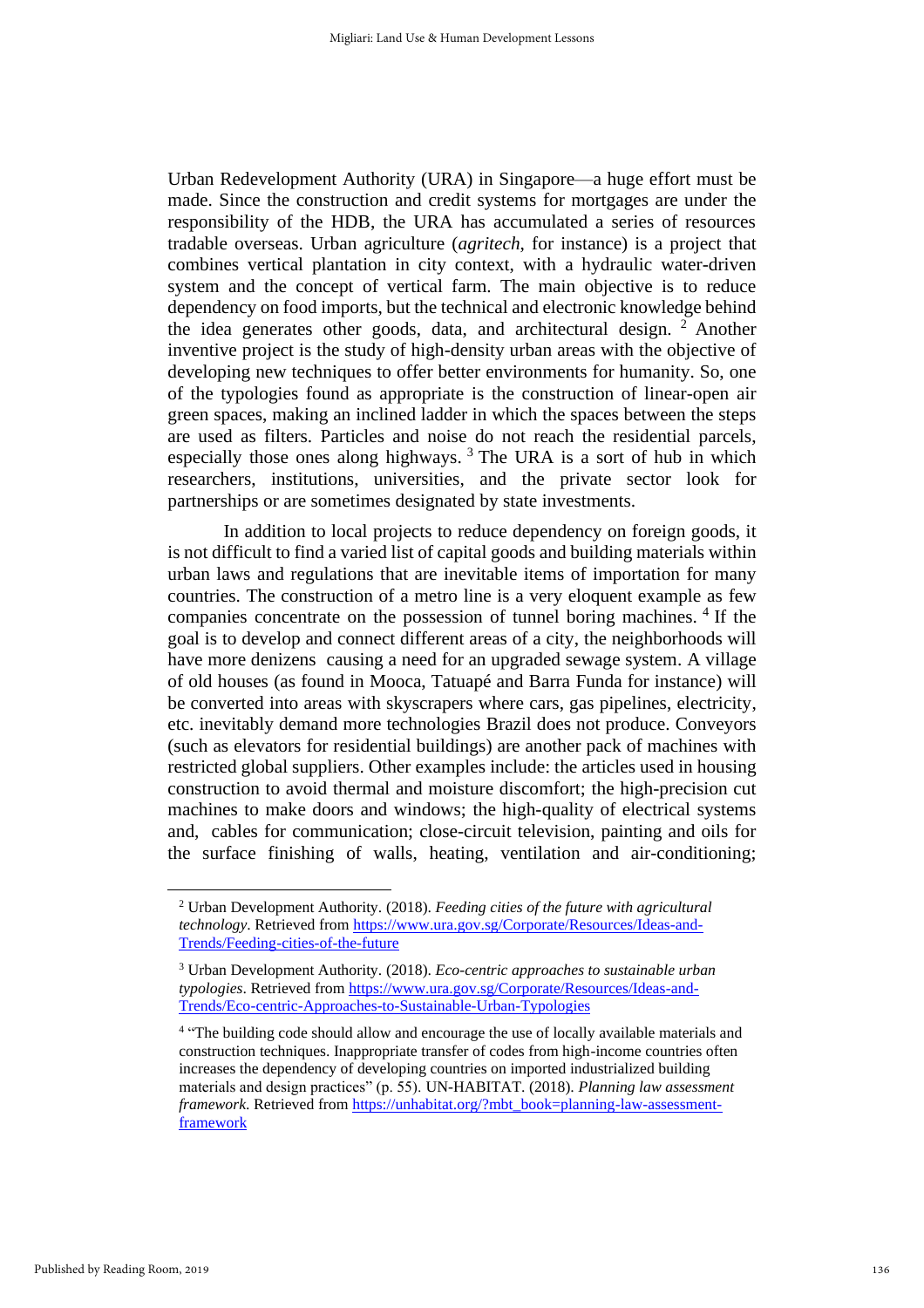polymers; private security systems etc. Housing may not be tradable, but certainly materials necessity for their construction is.

During the XIX century, Singapore imported rubber seeds from the United Kingdom and adapted the plant to local production. In 1877 the project to expand the planting of the tree to produce latex as a commodity matched the old arrangement designed by Sir Stamford Raffles (1781-1826). The colonial scheme combined the strategic position of the British settlement to other points of free trade in Southeast Asia (Ibrahim & Pui San, 2008). In 1822, a town plan was presented by Lieutenant Philip Jackson (1802-1879) and the British East India Company was responsible for the innovations of the Singaporean port (Cangi, 1993). However, the dependency of Singapore on imported goods creeped into the following century, initiating the XX century under the influence of the British Empire and the cultural references of the Victorian Age. Film footage of the Queen Victoria (1901) was shown in Singapore, and the year of 1942 was a turning point. World War II devastated Asia, and the Singaporeans found themselves under the political influence of Malaysia (1962-1965). The economic and racial inequalities granted by the terms of the Malaysia Agreement (1963), which was signed in London that same year, resulted in a kind of federation with loose threads. In 1965, the Parliament of Malaysia voted for a constitutional amendment to expel Singapore from the Federation of Malaysia. It is really impressive how social cohesion was strengthened since then in the country and converted to a value that is visible nowadays along the neighborhoods of Chinatown, Little India, Tiong Bahru and also the iconic Bukit Brown Cemetery that represents by itself a cultural heritage with different religions and traditions.

After suffering its expulsion from the Federation of Malaysia, Lee Kuan Yew (1923-2015) and the People's Action Party (PAP) faced a challenging task. The country had a very strategic position for international trade with its ports, but it was not enough to turn the dependency of the Singaporeans on other economies into a long-term project of development. Knowing how difficult it could be to implement fundamental rights guaranteeing the right to property, freedom of speech, and the protection of life at the same time, the PAP designed structural investments to connect land use, manufacturing industry, and a sort of robust financial sector making a massive housing construction plan viable. It is exactly what some authors call the rights of second generations to make effective human dignity, but skipping the first generation of human rights founded by the French Revolution in 1789 (Vasak, 1977). One of the tools to connect capital to the working class was to use the Singaporean State to develop the construction of houses for all. The Housing & Development Board (HDB) was founded in 1960, and built approximately 54,000 flats by 1965. In 1965, with the national independence, investments were multiplied and for more than 50 years the institution provided the Singaporeans with more than one-million housing units and today more than 80% of the population have their places constructed by the HDB. The instruments to finance the housing system relies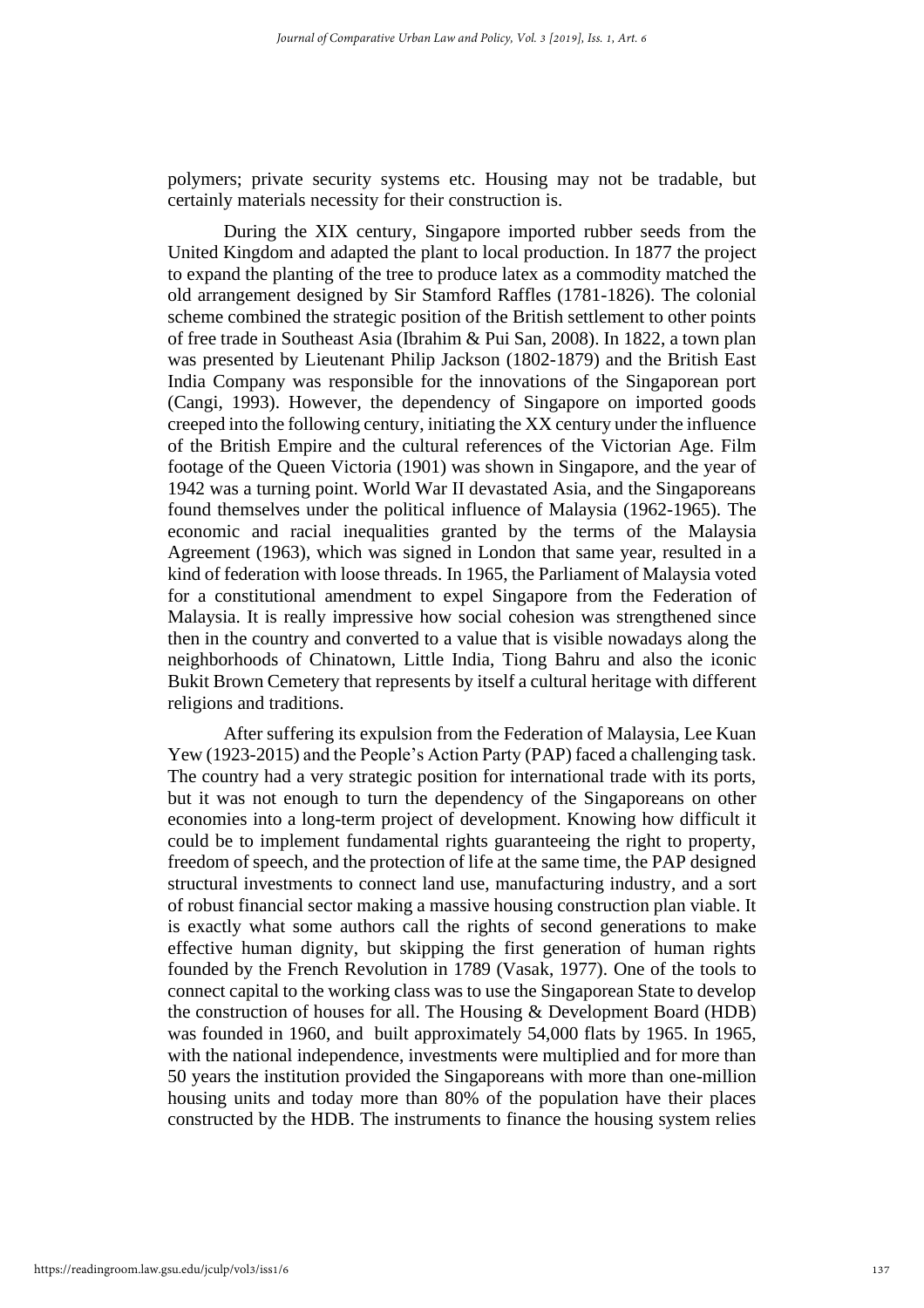on the construction sector, along with a series of monetary mechanisms of transmission controlling the interest rates, reducing the dependency on technology developing via the manufacturing industry with high added value through the central provident fund—the compulsory contribution for social security, medical assistance, and housing—that every citizen or foreign resident must pay. Therefore, the level of investments of the country are intimately connected to notion of a welfare state in which not only urban development is stimulated, but also the property system as part of a capital chain. The Pinnacle @ Duxton is an audacious plan of social housing that may indicate how property systems may serve human development. It is a massive project with seven towers with spectacular views in the heart of the Tanjong Pagar area, close to the business center of Singapore. The complex has fifty floors and two elevated gardens covering approximately 500 square meters (1,600 ft) each located on the 26th and 50th floors. The high-tech construction with glass panels includes a jogging track, skybridges where the boulevards are connecting all blocks with a total of 1,848 housing units, fitness stations, green spaces, a food court, childcare center and sports courts within the premises.

Yet with the intervention of the state in housing investments, there is an almost invisible element for that long-term success in social construction; the creation of new territories heading to the sea. Land reclamation is the process of using sand and other sediments to cover the seashore waters in order to expand the surface where new construction will be located. The main added value in ownership happens in the creation of new soil when the imported sand is transformed from a commodity into a constructable land with high value. The practice dates back to the XIX century, but advanced rapidly in the last decades enabling Singapore to expand their territory by 25% from the original land area of 578 to 719 square kilometers. Another example is the Punggol area developed to be an urban settlement for new residents through the same technique, land reclamation. It is important to note that dealing with population density is tricky for urban planners, geographers, legislators, and the defenders of human development (Sien, 1998). The high levels of the human well-being in Singapore during the last decades led the country to multiply its population, dramtically elevating the density per squared kilometer. From an economic perspective, with more than 5.6 million people in 2018 compared to 1.8 million people in 1965, if any plan of land creation existed, the supply of housing would have decreased with higher prices, more expensive interest rates, and probably much less in terms of investment.<sup>5</sup> Other issues are generated with the modification of the natural environment and its conditions in Singapore as some researchers show (Lu, Goh & Chou, 2002). Rooftop gardens, the construction of channels permitting the local water catchment, and the technologies (applied

<sup>5</sup> Data collected from the National Statistical Office of Singapore. Department of Statistics. (2018). *Population and population structure*. Retrieved from

[https://www.singstat.gov.sg/find-data/search-by-theme/population/population-and](https://www.singstat.gov.sg/find-data/search-by-theme/population/population-and-population-structure/latest-data)[population-structure/latest-data](https://www.singstat.gov.sg/find-data/search-by-theme/population/population-and-population-structure/latest-data)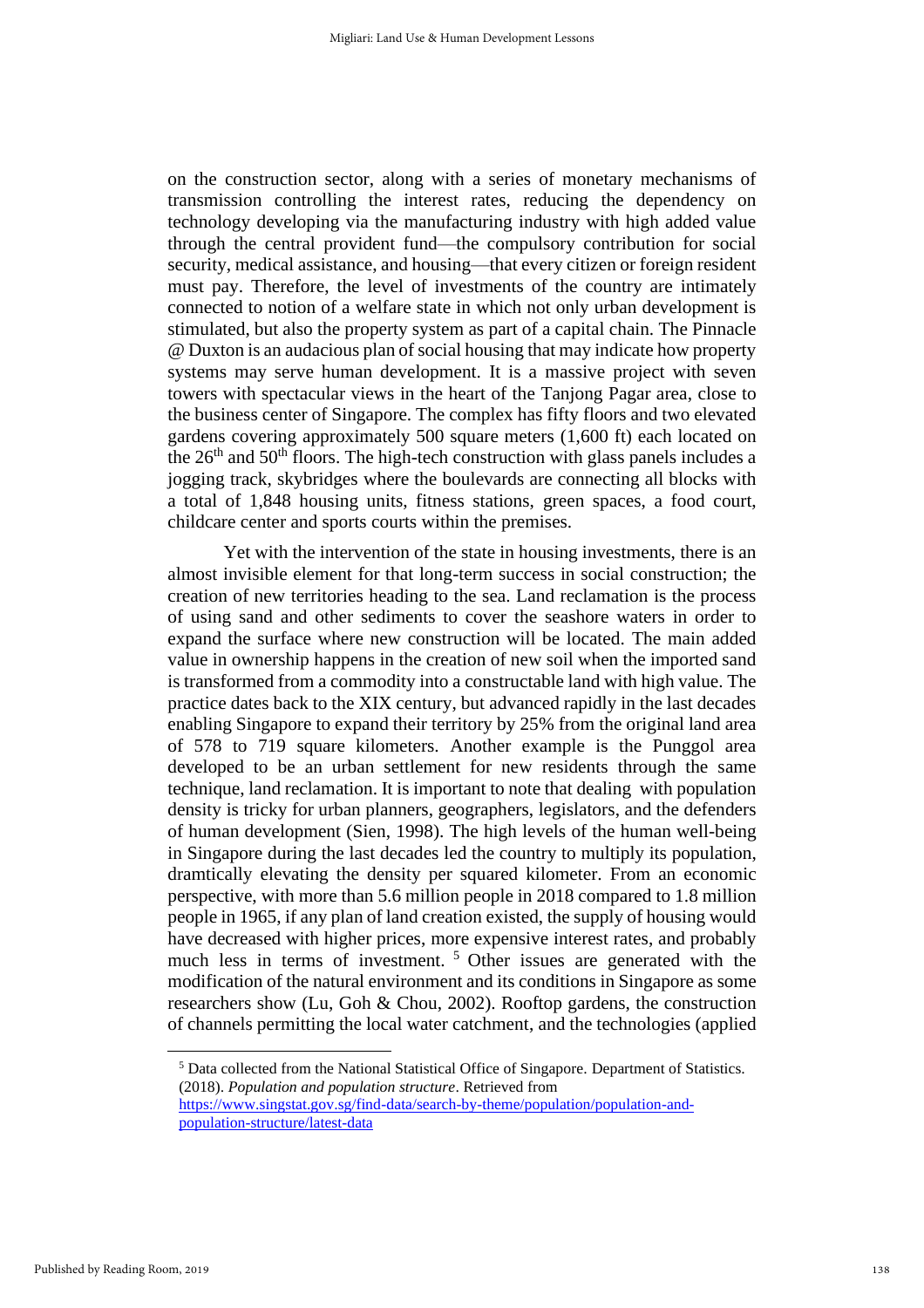either to purify the water disposed after the domestic use or to desalinate) can be considered positive actions to compensate other impacts on nature.

The dislocation of the national wealth from the countryside to the urban settlements through a change of the private property model, which is defined using Ignácio Rangel's concept on dislocation of the socioeconomic basic condition of equilibrium and reinforced by the dynamics of Tobin's Q, corresponds to the needed amount of investments to finance the manufacturing industry. In Brazil, since mining and agriculture are devoted to exportation, the capital invested is inevitably connected to the international market, but mostly to incentivize the agrarian production and remuneration varying as the prices usually behave in international markets. The Brazilian case of urbanization is very illustrative in Latin America. Raúl Prebisch conceptualised that phenomenon of industrialization imagining urban settlements and manufacturing industries. Not democratizing the land use, the access to affordable housing, and urban entrepreneurship based on small property use may define what Prebisch defines as the path dependency of outward-oriented development.

> My diagnosis of the situation of the countries of Latin America was constructed on the basis of my criticism of the pattern of outward-oriented development, which I considered to be incapable of permitting the full development of those countries. My proposed development policy was oriented toward the establishment of a new pattern of development which would make it possible to overcome the limitations of the previous pattern. This new form of development would have industrialization as its main objective. In reality, my policy proposal sought to provide theoretical justification for the industrialization policy which was already being followed (especially by the large countries of Latin America), to encourage the others to follow it too, and to provide all of them with an orderly strategy for carrying this out. This task was by no means easy, because the recovery of the international economic order after the Second World War and the expansion of exports caused a resurgence of the champions of outward-oriented development and the criticism of industrialization of the periphery (Prebisch, 1984, p. 177).

Raúl Prebisch provides detail into how low the elasticity of the demand can be from industrialized countries, and how at the same time their national markets tend to react negatively to the expansion of manufacturing industry in the periphery of the capital. However, Prebisch is aware of the systemic low productivity of developing countries since the labour force in poorer nations is allocated in traditional activities and not yet adapted to the grammar of the urban economies based on scale. At that moment, the new developmentalism comes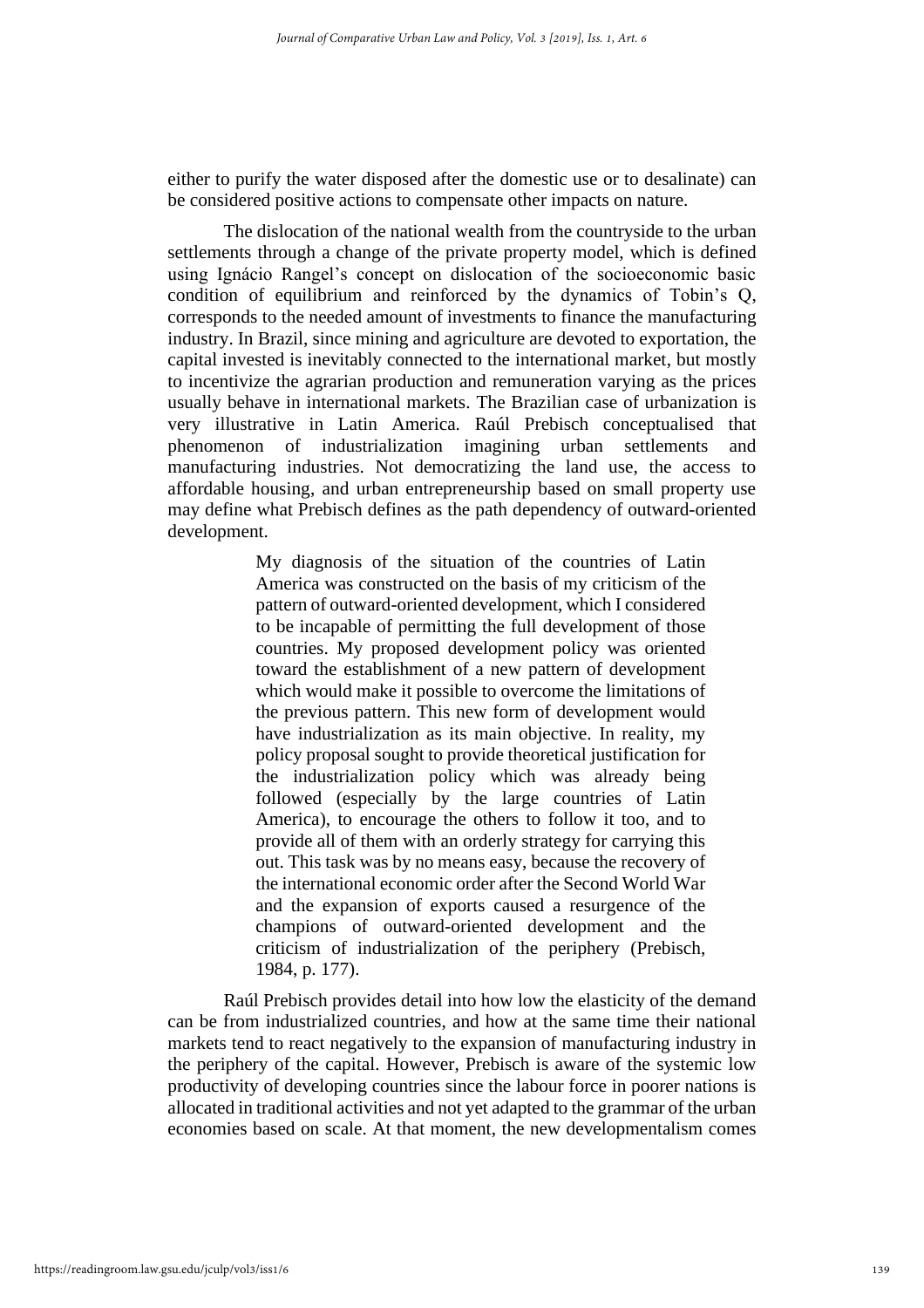as the key-factor to overcome dependency making technological catch-ups accessible and transferrable. Singapore utilized its position as a platform for international trade to make two things possible. One of them is associated with the exchange rate in order to protect the national industry and those imported goods should be basically raw materials to be transformed locally. Taking into consideration the Singaporean land use has permitted the production of small ownerships to serve the domestic demand, the manufacture of goods for exportation and positive balances in the current accounts occurred while ownership was not put in service of few proprietors, but a national plan of development as we can observe in other countries. Ha-Joon Chang affirms that: "Land reform in Japan, Korea and Taiwan after the Second World War violated the existing property rights of the landlords but contributed to the subsequent development of these countries [...] Hence, what matters for economic development is not simply the protection of all existing property rights regardless of their nature, but which property rights are protected under which conditions. If there are groups who are able to utilize certain existing properties better than their current owners, it may be better for the society not to protect existing property rights, but to create new ones that transfer the properties concerned to the former groups" (Chang, 2002, p. 83). Singapore also took advantage ofthe Cultural Revolution in China between 1966-1976 to attract foreign capital by offering a well-trained, cheaper work force based on a national plan of development controlled by the People's Action Party led by Lee Kuan Yew (Turnbull, 1989, pp. 275-277; Huff, 1997).

Assuming the same perspective presented by Celso Furtado, Ignácio Rangel, and Raúl Prebisch, that national landowners are usually vulnerable to the international demand for commodities to be able then of investing in extensive farming, Chang questions traditional regimes of ownership. He goes further into that inquiry by observing that the lack of land reforms, coupled with high levels of urbanization perpetuates a sort of international regime of dependency based on traditional forms of possession. To make matters worse, the international division of labor tends to aggravate the processes of urbanization. <sup>6</sup> The authors explain that the cycle for supplying the external market with commodities were not interrupted by any type of radical land reforms, reduction of land prices, nor the elevation of cheap credit for small

<sup>&</sup>lt;sup>6</sup> It is also relevant to consider the insertion of Brazil in the routes of trade since the colonial times. Ruy Cirne Lima presents a concise history of the Brazilian territory through the use of the new lands and they were intimately connected to the many sorts of dependency. The legal and administrative ones are of paramount importance, although it is undeniable how slavery as an economic system is the backdrop of the author in his legal and historical analysis of the Brazilian system of property. The land use and the economy of the country is part of the long narrative of the human submission for centuries. See Lima, R. C. (2002). *Pequena história territorial do Brasil: sesmarias e terras devolutas*. Goiânia: Universidade Federal de Goiás. For a dialectical overview between land and slavery, ownership and human condition, foreign and domestic determinants referring to international trade, read Martins, J. de. S. (2010). *O cativeiro da terra* (9<sup>th</sup> ed). São Paulo: Contexto.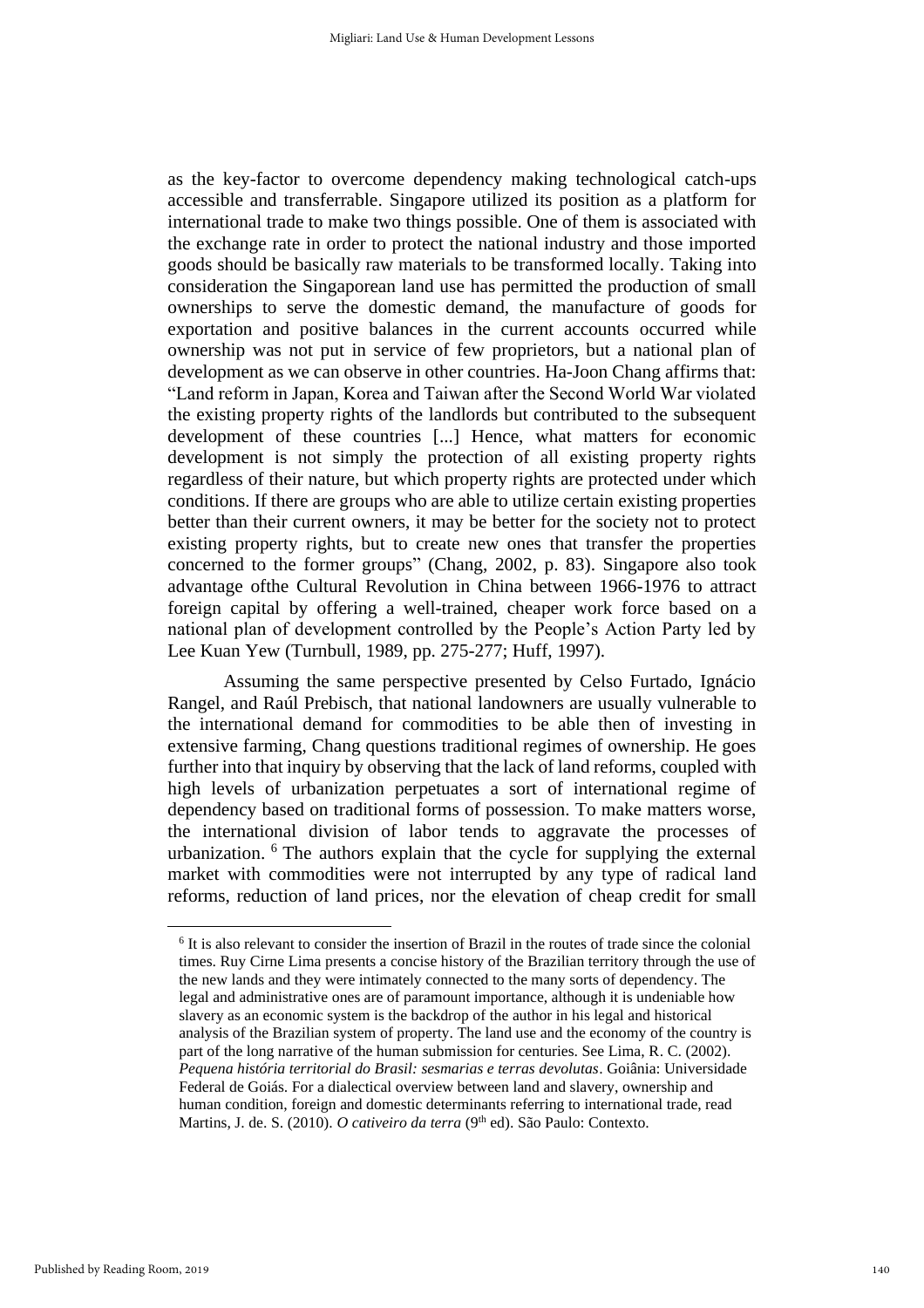producers that would stimulate familiar agriculture. There are a myriad of other studies that corroborate that assertion. Thailand and Indonesia, for instance, had a similar path combining their agrarian transformation with plants of manufacturing industry in urban areas: "[...] modern Indonesian industry could not and did not arise ex nihilo, and that the changes underpinning a rise in commerce and a loosening of traditional agrarian ties were necessary for economic growth [...]" (Amsden, 2004, p. 107, Ingram, 1971). As Pollard remarks, the case of Switzerland highlights the importance of being liberated from the custom of low productivity destined for exportation to conquer the "freedom from a parasitic landed nobility and from its power to legislate in favour of agrarian interests; social mobility and urban self-government; the Calvinist-Protestant religion and the high level of education achieved; and associated with all of these, an active, innovative class of entrepreneurs, managers and engineers" (Pollard, 1990, p. 27). On the other hand, supposing these traditional fields dedicated to exportation could not be changed by distributive justice, landowners would use administrative procedures to face the public power, demand legal injunction against peasants farming the land, and even hiring militias to shield their interests. One way or another, violence is the instrument of the land elites either the institutional or the physical one.<sup>7</sup>

#### **4. LEGAL ISSUES AND THE ABUSES OF LAND USE**

The judge of the International Court of Justice, Antônio Augusto Cançado Trindade, has been an advocate of the growing material content of the *ius cogens*. For him, this is one of the first steps we should take to guarantee a common language on two levels, domestic and international grounds (Cançado, 2011). In other words, it means that access of individuals to international justice must be an immediate link if any national law fails to protect individuals and make their rights minimally effective. So, if the Brazilian ordinary due process and administrative procedures are not enough to enforce the law even with a substantial amount of material evidence against a party Cançado advocates states must be the first to guarantee the rule of law, determining which legal instruments most appropriately make more effective, for example, the right to access justice and protect human dignity. Nevertheless, analyzing the Constitution of the Federative Republic of Brazil with a fair applicability of the

<sup>7</sup> We could mention many biographies and facts with reference to violence in land conflicts either via institutions or by the landowners' militias. It is worth reading the memories of the Catalan bishop Pere Casaldàliga though. His overview narrating the episodes that he lived in the Prelazia de São Félix, Mato Grosso, synthesises violent historical disputes involving the peasants, the inactive state and the abuses of the "new conquerors" with the help of the invading militias. A myriad of human rights violation including hunger, fear and no state protection of families, children and elderly people. See Escribano, F. (1999). *Descalç sobre la terra vermella: vida del bisbe Pere Casaldàliga*. Barcelona: Edicions 62. Regarding to what is called by Maria Sylvia de Carvalho Franco "the code of the sertão", which means the system of violence, read *Homens livres na ordem escravocrata*, Chapter 1.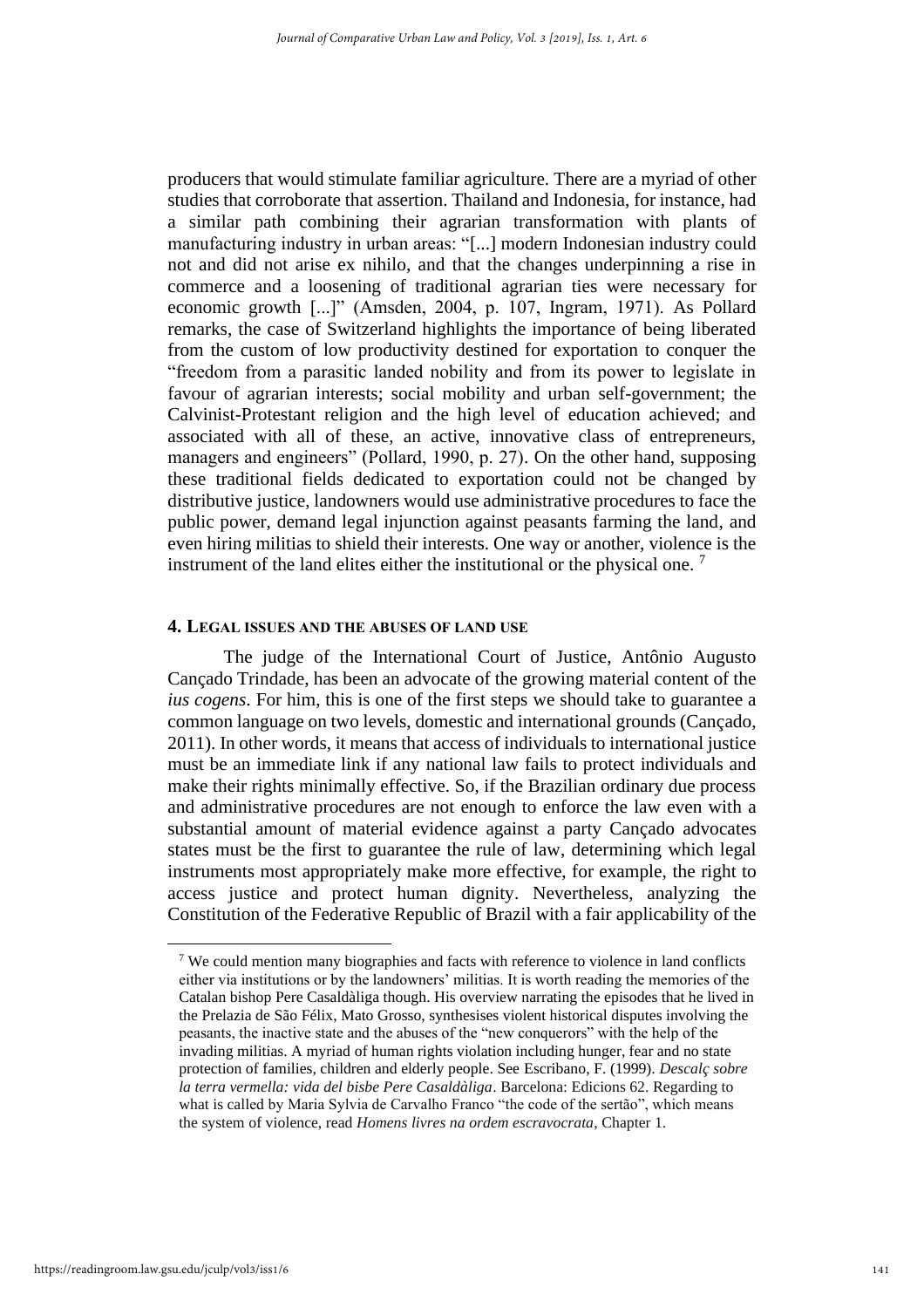law, some issues arise over whether the failure to enforce national environmental laws would justify the support of international bodies. Brazil is part of the Sendai Framework for Disaster Risk Reduction 2015-2030 celebrated by the United Nations. Recapitulating other documents such as the Yokohama Strategy for a Safer World: Guidelines for Natural Disaster Prevention, Preparedness and Mitigation and its Plan of Action10 plus the Hyogo Framework for Action, the point 19 of the Sendai Framework avers that states should observe and be "consistent with domestic laws as well as international obligations and commitments." Having a clear view on the negative effects of a non-sustainable activity of soil exploitation, the document calls private and state companies for transboundary care as the letter "a" of the same provision affirms: "Each State has the primary responsibility to prevent and reduce disaster risk, including through international, regional, subregional, transboundary, and bilateral cooperation". Furthermore, the task of reducing the disaster risk must be realized in different levels with a plural representation of state powers, private sector, and civil society: "19(e) Disaster risk reduction and management depends on coordination mechanisms within and across sectors and with relevant stakeholders at all levels, and it requires the full engagement of all State institutions of an executive and legislative nature at national and local levels and a clear articulation of responsibilities across public and private stakeholders, including business and academia, to ensure mutual outreach, partnership, complementarity in roles and accountability and follow-up". Given that the countries have been seen fit to lay down procedures to "promote the coherence and further development" the point 27(a) enhances "as appropriate, of national and local frameworks of laws, regulations and public policies, which, by defining roles and responsibilities, guide the public and private sectors."

As seen in the first section, land use may create effects in human lives, economic activities, and even produce the accumulation of privileges for some social classes. The Brazilian Constitution of 1988 states in its Article 5 that "everyone is equal before the law." Article 23(VI) holds the explicit command that the Brazilian State, the states of the federation and the municipalities have the competence to protect the environment, combat pollution; (VII) preserve the forests, fauna and flora; (VIII) subsidize the agricultural production and organize the food supply; and (IX) promote programs of housing construction and sanitary infrastructure. Moreover, the magna charter, in Article 1, III, affirms that one of the foundations of the Brazilian welfare and democratic state is "human dignity:" The concept is part of a corollary involving the principles of "sovereignty," "citizenship," "social values of labour and free economic initiative," among others. That sequence means exactly the opposite the values private companies and public concessions have shown since the 1990s. Exploring the soil either through mineral activities or agriculture was not considered by the Brazilian constituents between 1987-88 as a free pass to exploit the domestic natural wealth and disaggregate the State sovereignty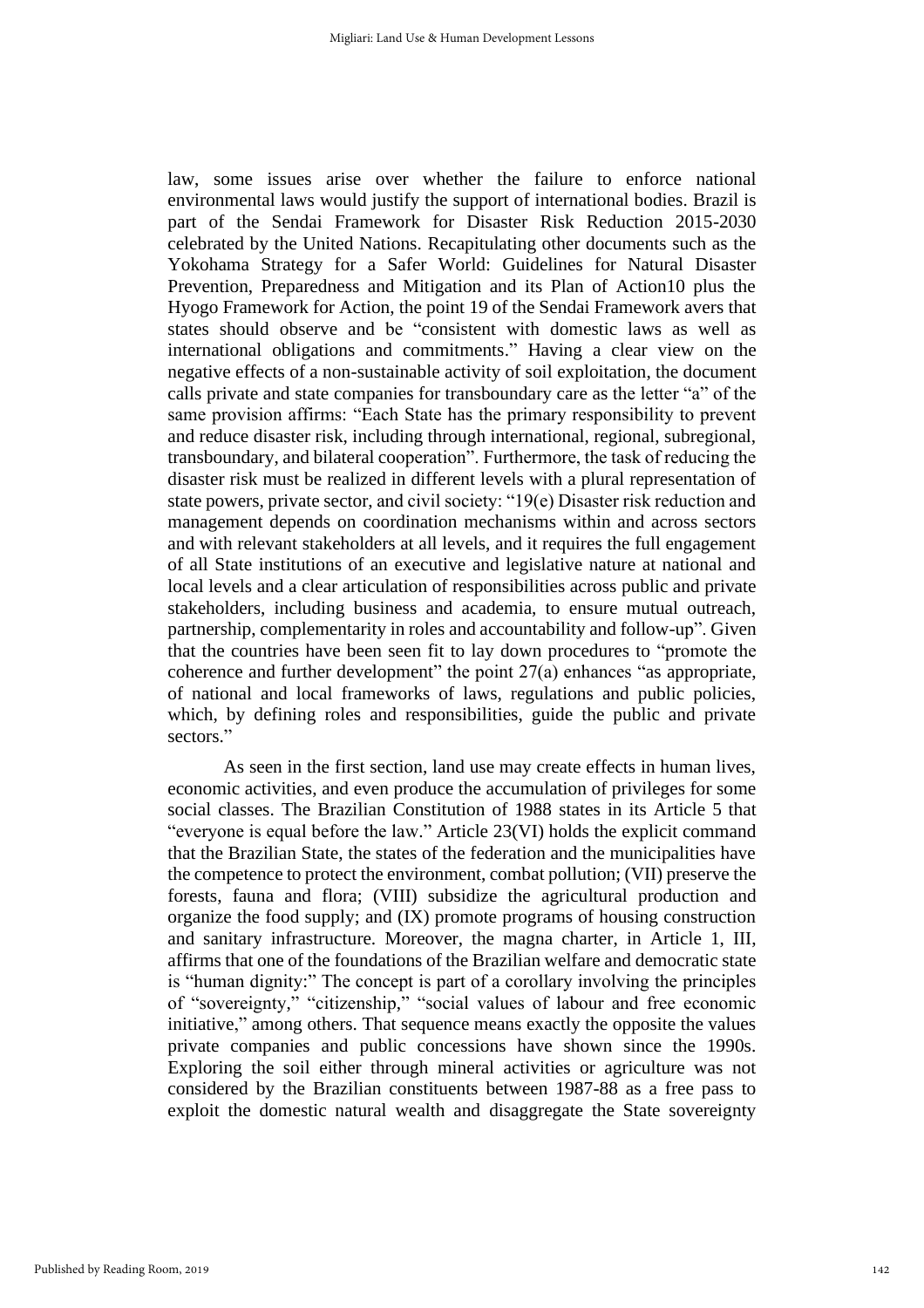(Slaughter, 2004). On the other hand, the mechanisms of control are essential to ensure investors base their interests on a fair public accountability and global networks of governance that respect common standards for both mineral and agricultural activities. But what happens to those international companies responsible for environmental disasters in Brazil? According to article 4, II, the defense of human rights is one of the principles that will guide the country's international relations. In that sense, both the constitutional text and the Sendai Framework converge. Article 34 of the Brazilian Federal Constitution also predicts the use of exceptionality. In extreme situations - such as the disrespect for human life, environmental disasters, and consequently both at the same time - the competence of gathering evidence in the pursuance of a due process is supposed to be redirected to the Federal competence. Article 109, V-A, which was born with a more sensible mechanism of control after the 45/2004 Constitutional Amendment, has been a powerful instrument to make more effective international agreements, covenants, and treaties according to the article 5, third paragraph. It is this link that lends support to make the material content of *ius cogens* grow by the hands of the Federal Attorney-General. <sup>8</sup> This is the agent of the law in control of making the material content of the *ius cogens* grow as A. A. Cançado Trindade wrote. The "incidente de deslocamento de competência," or simply the dislocation of competence, is a procedural mechanism for the human rights protection can be combined with other remedies. <sup>9</sup> For example, based on the article 5, XXII, of the 1988 Federal Brazilian Constitution, the social dimension shall limit the right to property for any party with clear abuse of land use for illegal, inappropriate, or speculative activities. When referring to the economic order, article 170, III also includes the social function keeping a logical sequence in which "sovereignty," "private

<sup>8</sup> *Procurador-Geral da República* in Portuguese. We also call the attention to the role of the Secretaria de Cooperação Internacional, which is linked to the Office of the Federal Attorney-General, in charge of making easier the access to legal information for foreign authorities and international organizations. Retrieved from [http://www.mpf.mp.br/atuacao](http://www.mpf.mp.br/atuacao-tematica/sci)[tematica/sci](http://www.mpf.mp.br/atuacao-tematica/sci)

<sup>&</sup>lt;sup>9</sup> Only with the cases of Dorothy Mae Stang and Manoel Mattos, the mechanism of competence dislocation had a general attention in the Brazilian society as an effective remedy introduced in the Federal Constitution of 1988 with the Constitutional Amendment Nº 45/2004. It is important to say that the American Convention on Human Rights was incorporatd in the Brazilian legal order by the Decree 678/1992. However, the instrument is yet to be regulated by a specific legislation. See the Incidente de Deslocamento de Competência N. 1 - PA (2005/0029378-4) denied by the STJ; and the  $N^{\circ}$  2 -

DF (2009/0121262-6) which was accepted by the court. During the last ten years, 553,000 people died in Brazil as victims of intentional acts of violence. Almost all of them are young and live in the periphery of the Brazilian metropolitan regions stigmatised by skin colour and socioeconomic status. See Atlas da Violência. (2018). *Instituto de Pesquisa Econômica Aplicada*. Retrieved from

http://www.ipea.gov.br/portal/images/stories/PDFs/relatorio\_institucional/180604\_atlas\_da [violencia\\_2018.pdf](http://www.ipea.gov.br/portal/images/stories/PDFs/relatorio_institucional/180604_atlas_da_violencia_2018.pdf)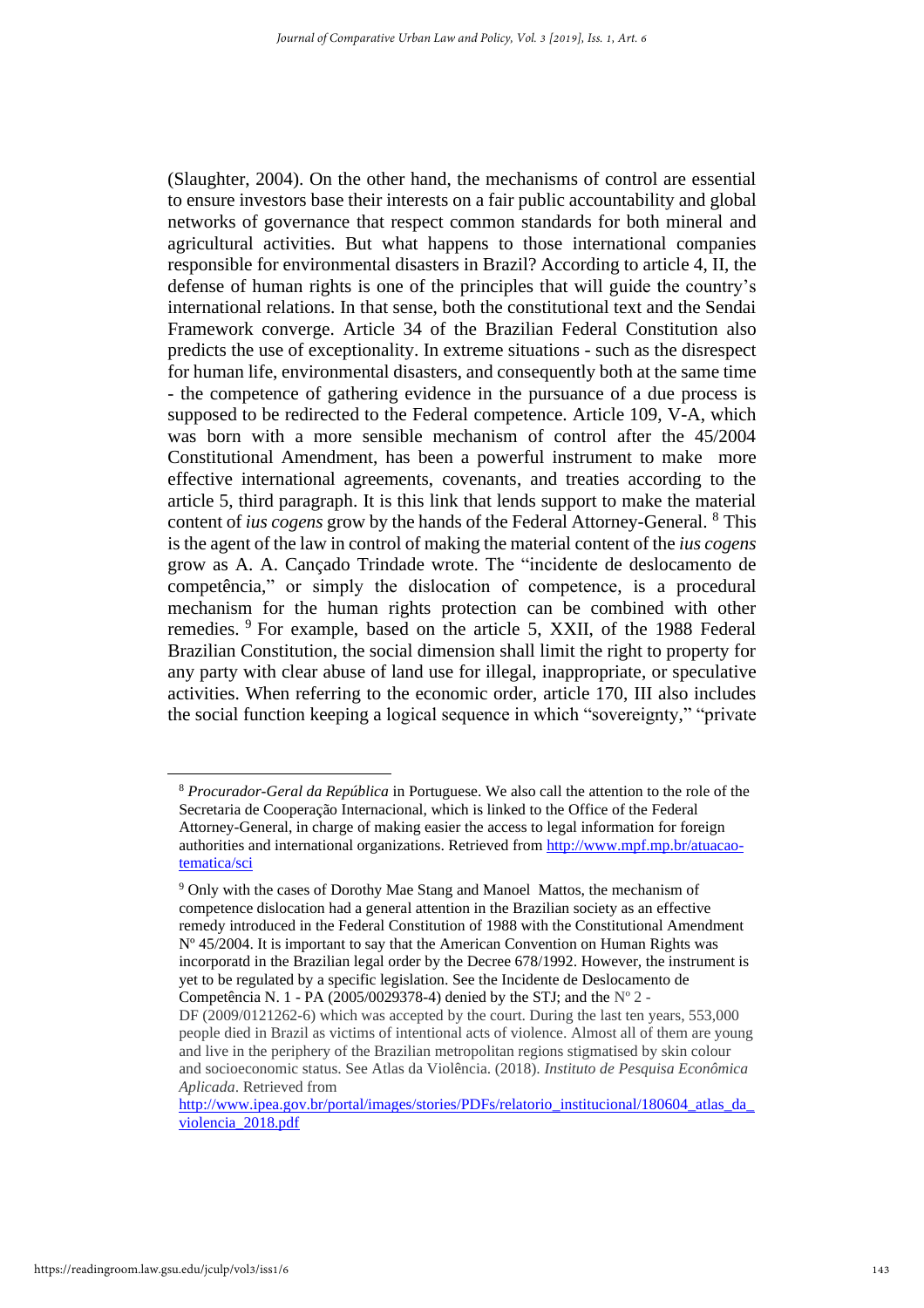property," and "environment" are explicitly mentioned in the sections I, II, and VI, respectively.

Land use is defined and measured based on its economic growth in value. The mining activity in Brazil always affect or create human settlements in the surrounding areas where the mining business is located. The cases of Mariana and Brumadinho, State of Minas Gerais, are clearly urban economic enterprises since the arrival of Samarco and Vale Companies covered, controlled, and managed the federal concession of lands with both a significant mass of infrastructure and high number of employees all over the territory. Between 40-60 million cubic meters of toxic residues covered the City of Mariana in 2015, a historical municipality with around 58,000 inhabitants. When the Fundão tailings dam failed, an avalanche of sediment destroyed the small 600 person village, Bento Rodrigues and killed 19 people before hitting Mariana. The distance between the two points is around 35 km. The River Doce was affected by the mud and crossed into the borders of another Brazilian State, Espírito Santo, polluting almost 100 km. In early 2019, a similar episode involving the same company, Vale, happened again; Samarco, the enterprise responsible for Fundão in Mariana, belongs to Vale in Brumadinho. At this time, with the failure of the tailings dam, 12 million cubic meters of chemical residues engulfed hundreds of people with nearly 300 fatally injured and many others missing. The disaster also swept residences away in addition to commerce, buildings, part of a train line, and a bridge. The River Paraopeba, was contaminated, which is a source of water for 48 municipalities. After these tragic events, the company dropped in value. According to the Tobin's Q Ratio, when the price of replacement of a firm goes down it is a moment to invest. If the head of the business decides to pay the liabilities already agreed by contract, a new set of shares can be put in the market. That movement will eventually recover the value of the company as it happened to Vale in both occasions. So, if a negative externality supervenes, payments restore the confidence in the company. The question is about the legal arrangements that permit that sort of mechanism since Vale does not consider any compensation nor indemnity to the victims in its liabilities. Therefore, if the investments are done well, the investors take advantage of the scenario without any tragedy to deal with. If the business drags the name of the country through the mud, the shareholders succeed as well.

How can we change that classical zero-sum game? Underpinned by the Brazilian constitutional principles of environmental protection and preservation, social function of property, and human dignity, it is time to innovate and create trigger clauses to respond to such exceptional experiences. The direct administration of Vale could be taken over observing the Article 5(XXIV) of the Brazilian Constitution that affirms "the law shall establish for expropriation by that is, public, or social interest". In fact, the Federal Decree-Law 3.365/1941 defines the reasons on which the public powers can claim its right to expropriate private investments or property. In Article 4, sole paragraph,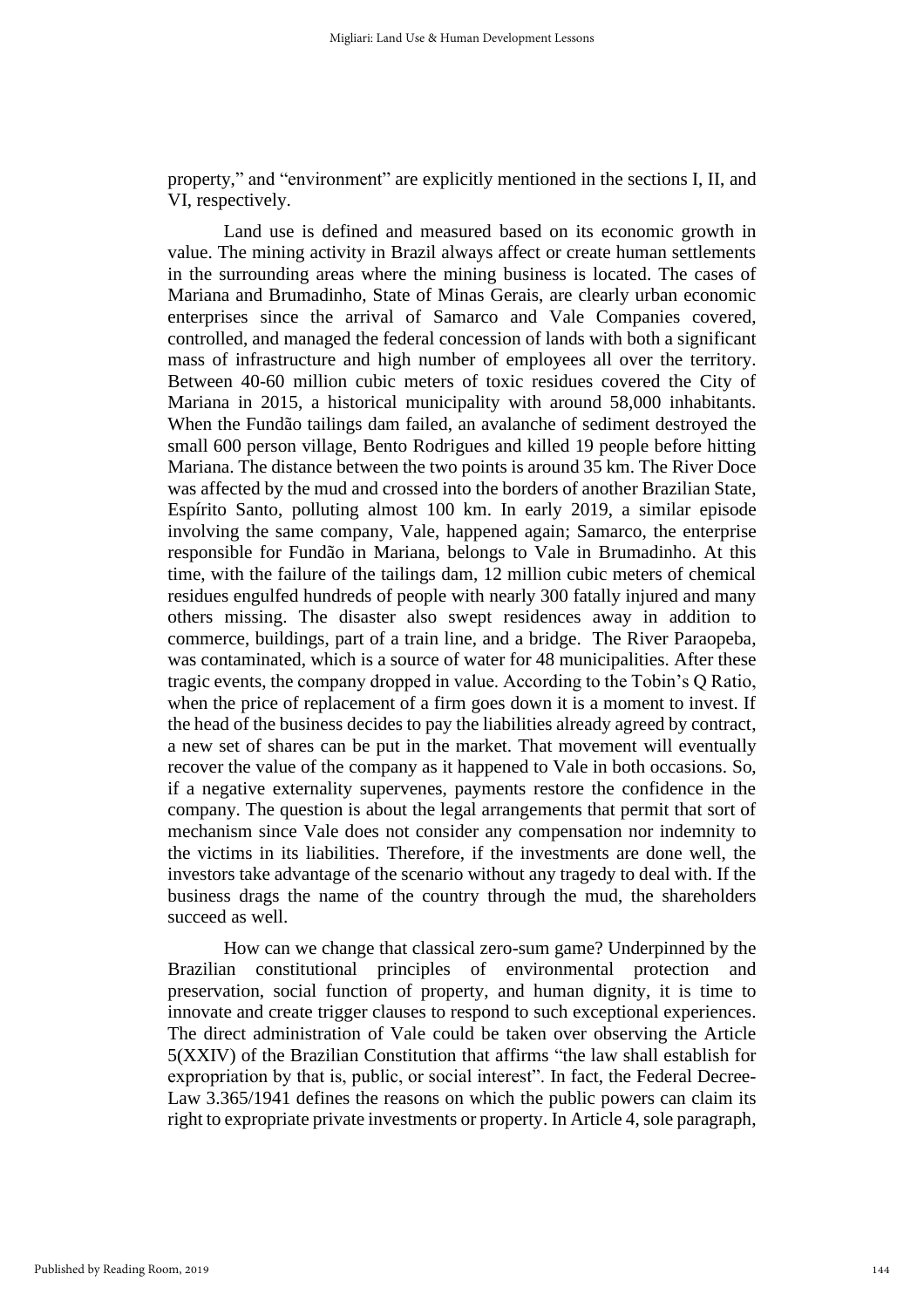the criterion of the public utility embedded in expropriation is extensively detailed by a series of possibilities that contextualize the importance of protection and preservation of space, that is to say, land use especially for urbanization or re-urbanization. Therefore, through public utility, Article 5 provides a long list including: "a) national security; b) the defense of the State; c) public assistance in case of calamity; d) public health; e) the establishment and improvement of population centers, their regular supply of means of subsistence; f) the industrial exploitation of mines and mineral deposits, water and hydraulic energy; g) public assistance, hygiene and decoration works, health centers, clinics, climate stations and medical sources; h) the operation or maintenance of public services; i) the opening, conservation and improvement of public roads or public places; the execution of urbanization plans; the parceling of the soil, with or without building, for its better economic, hygienic or aesthetic use; the construction or expansion of industrial districts (Drafting provided by the Act No. 9.785, of 1999); j) the operation of collective means of transport; k) the preservation and conservation of historic and artistic monuments, isolated or integrated into urban or rural areas, as well as the measures necessary to maintain and enhance the most valuable or characteristic aspects thereof, as well as the protection of landscapes and sites particularly endowed by nature; l) the preservation and proper preservation of archives, documents and other movable property of historical or artistic value; m) the construction of public buildings, commemorative monuments and cemeteries; n) the creation of stadiums, aerodromes or airfields; o) the reissue or dissemination of a work or invention of a scientific, artistic or literary nature; p) other cases provided by special laws."  $10$ 

Regarding the procedural steps to carry on with the expropriation based on public utility, the executive and legislative power can work separately or together. Article 6 states: "The declaration of public utility shall be made by decree of the President of the Republic, Governor, Intervenor or Mayor" while Article 8 avers that "The Legislative Power may take the initiative of expropriation, fulfilling, in this case, the Executive, to perform the acts necessary to its effectiveness". In order to avoid abuses, with reference to the costs of expropriation beyond the total value of company, Article 25, in its sole paragraph, makes explicit that: "The judge may arbitrate a small amount for the dismantling and transport of installed and operating machinery". Furthermore, Article 27, *caput*, affirms that "The judge will indicate in the sentence the facts that motivated his conviction and should especially consider the estimation of the assets for tax purposes; at the acquisition price and interest that the owner receives; their situation, state of conservation and security; to the market value of the same species over the last five years, and to the valuation or depreciation of the remaining area belonging to the defendant". A detained observation of

<sup>10</sup> Decree-Law No. 3.365, June 21, 1941. *On the expropriation for public utility*. Retrieved from [http://www.planalto.gov.br/ccivil\\_03/decreto-lei/Del3365.htm](http://www.planalto.gov.br/ccivil_03/decreto-lei/Del3365.htm)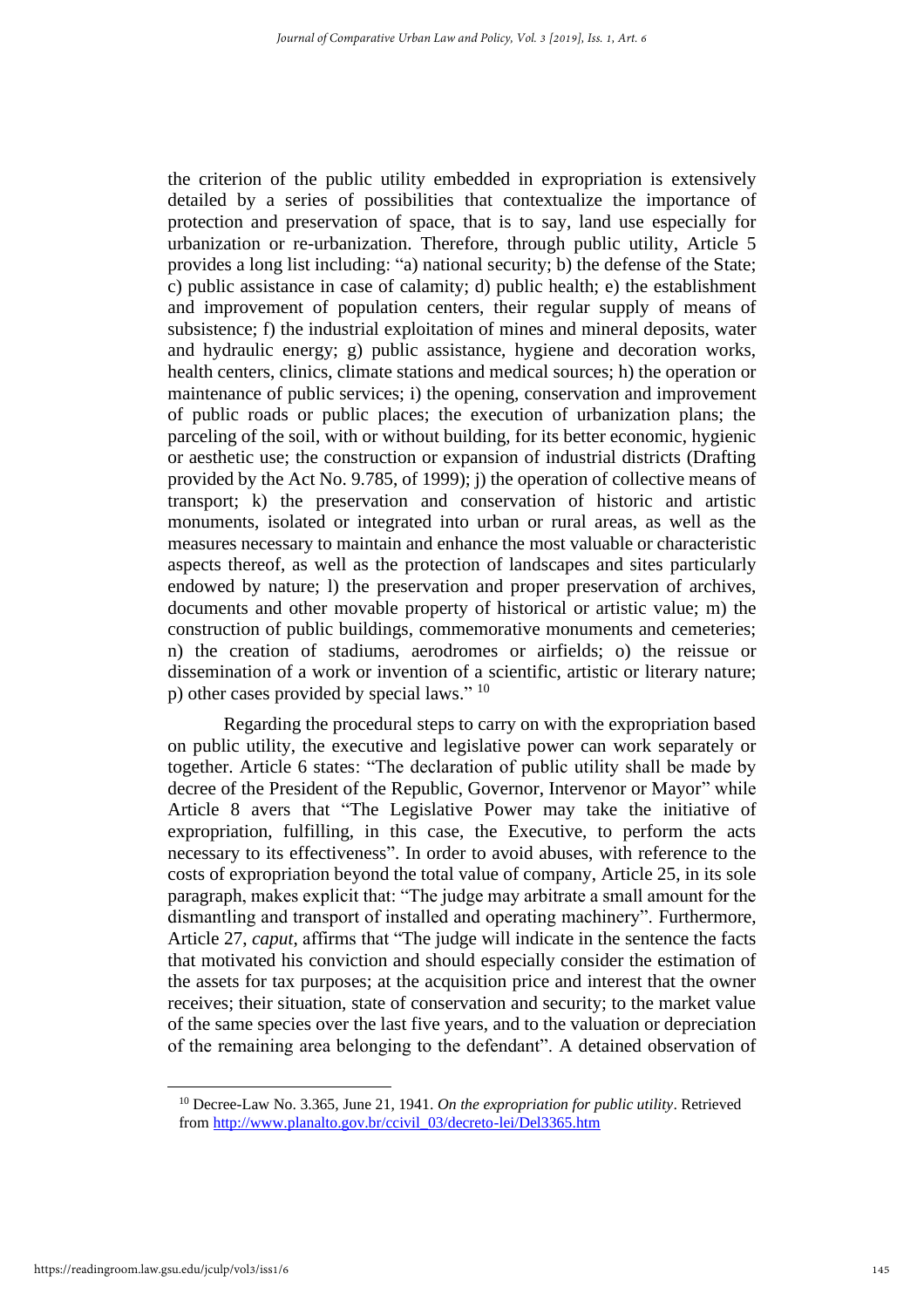the Article 27 will educate the reader on the need for a motivated decision, i.e., studies, reports, facts, reasons, principles, and legal information must be the cornerstones of a judge's decision. From a Public Law's perspective, all of the powerful instruments to detain the abuses of discretionary power, and at the same time, promoting the exercise of the rule of law, impartiality, transparency, proportionality, and efficiency. Article 27, third paragraph (II), protects proprietors from irregular or illegal expropriation by the public administration without due process compromising fair compensation as expected in the Brazilian legal system. Article 32 makes clear compensation must be fair, previously paid, and in legal currency.

## **5. ANALOGIES TO EXPROPRIATION FROM THE INTERNATIONAL ARENA**

An operation analogous to expropriation was realized by Project West in the United States when the plan was designed to regain the confidence of investors after the 2008 global economic crisis. Washington Mutual, Inc. was a savings bank holding firm, but also the former owners of Washington Mutual Bank. It was the largest savings and loan association until its collapse.<sup>11</sup> Regarding the tragedy of the national housing mortgages, the U.S. Office of Thrift Supervision (OTS) decided to acquire the Washington Mutual Bank from the Washington Mutual, Inc. reallocating it in the Federal Deposit Insurance Corporation (FDIC). After that, following a withdrawal of around 9% over all deposits, the FDIC started selling parts of the banking subsidiaries discounting the unsecured debt and equity claims to JPMorgan Chase. As stated, the total value of a firm may decrease due to a lack of confidence when the price of replacement cannot be recovered by the selling of shares. So, Tobin's Q ratio can be applied here to explain why the U.S. federal authorities faced the irresponsibility of the subprime mortgage market, transforming the debts generated by the borrowers into assets, separating the liabilities and the losses from the value of the business. That intervention attracted more solid investments, making new actors enter the competition. The same mechanism was repeated when the U.S. Department of the Treasury used billions of dollars to restructure the finances of two financial institutions, Fannie Mae and Freddie Mac. Despite the use of taxpayer money to save a public institution, that is to say, different from the previous case involving JPMorgan Chase, the logic is the same. Once the negative externalities are overcome, there is a vital change in market expectations. The U.S. Department of the Treasury and the Federal Housing Finance Agency (FHFA) bear the responsibility for the regulation and

 $11$  For a systemic view about the long-term impoverishment of the U.S. working class and its negative effects on housing system before the 1990s, read Grigsby, W. (1990). Housing finance and subsidies in the United States. *Urban Studies, 27*(6), 831-845. A substantial contribution involving financial crises and banks, especially connected to the system of property, is made by Reinhart, C. M., & Rogoff, K. S. (2011). *This time is different: eight centuries of financial folly*. New Jersey: Princeton University Press.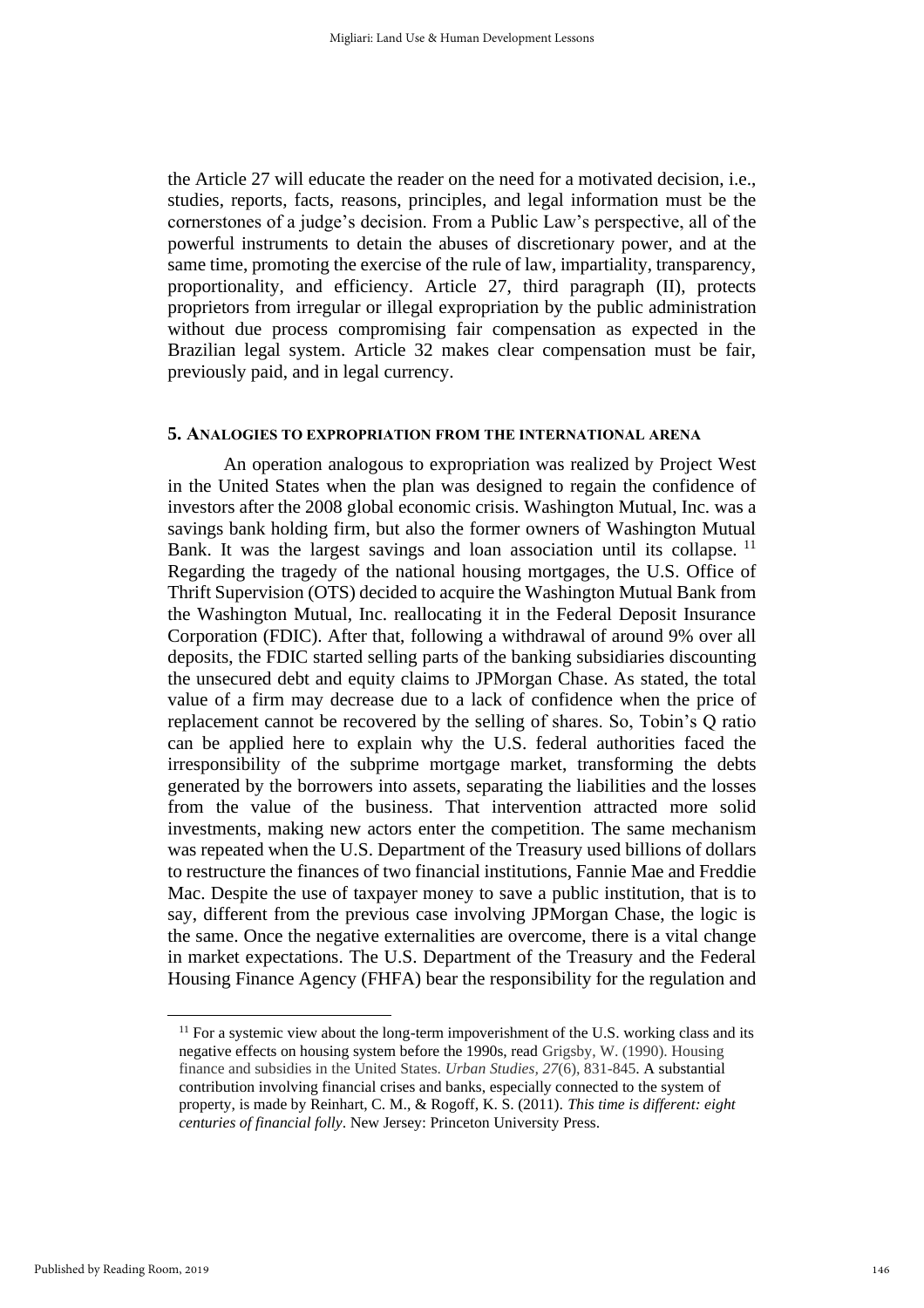protection of the capital from public funds (taxpayers' money) used to restructure the Fannie & Freddie's conservatorship (Frame, Fuster, Tracy, & Vickery, 2015). <sup>12</sup>

Another analogy of expropriation for restructuring foreign direct investors that may breach environmental laws is the idea of arbitrage as a mechanism of control based on the same definition of public utility aforementioned. In that case, the nature of that expropriation would be settled by contract of concession between public and private *personae* which may imply not fair compensation depending on the case. Nevertheless, it is important to say that controlling mechanisms are not supposed to affect the Brazilian constitutional, administrative, and procedural laws. The contract shall predict that if any human and natural life is put at risk, the public authorities retain the right to take over the company and trigger the clause summoning technicians and experts to a technical board. That body is responsible for a preliminary report with academic studies, images, documents, and interviews with the affected people. This board must also present the first calculus including the tangible, intangible, and environmental damages. After that, both nominated judges and the technical board will appear at the initial public hearing. The task of that meeting is to answer objectively three matters: i) the level of compliance the company had with the minimum technical requirements for the protection of human and nature life before an environmental disaster; ii) the degree of conformity to the domestic laws and international treaties involving environment, land use and human settlements; and iii) the reasons of any supposed negligence. The Federal Act N. 9.307/1996 is legislation that regulates arbitrage in Brazil, while complying with the 1958 New York Convention to settle disputes between companies.<sup>13</sup> The extraordinary recourse

<sup>12</sup> For mechanisms of transparency and control of the assets, there are many public forms of decision-making processes. One of them is the participatory budgeting as it is well-known in many cities all over the world especially in developing countries. See Shah, A. (2007). *Participatory budgeting*. Washington: The World Bank. Other one is the public scrutiny through digital media, webpages, pieces of news with objective messages and detailed reports. In that case, check the case of the Norges Bank Investment Management and how the sovereign fund of Norway is managed. Since the assets coming from the public investments in petroleum exploitation belong to the Norwegian society, it is already a legitimate consensus Norwegians should control them. Retrieved from [https://www.nbim.no/.](https://www.nbim.no/) The losses in the market with the variation of the share values as it happened after the tragedy of Mariana are immediately converted into "green credits". One of the reasons for that positive expectation just after the disclosure of an environmental disaster has to do with the inexistence of any sanction over the company's assets. The objective is not a fine, but a compensation combined with the protection of less powerful shareholders. Under the circumstances, it is the major stockholder the target of all negative externalities, but only to manage the costs of reparation and not to expropriate its capital. Other reason to believe the "green credits" will happen is the inevitable support of the public opinion to effective and transparent measures to overcome structural crises.

<sup>13</sup> In order to be part of an arbitrage, the Brazilian legislation imposes the juridical figure of companies in contracts. This is why all concessions made by the Brazilian state for soil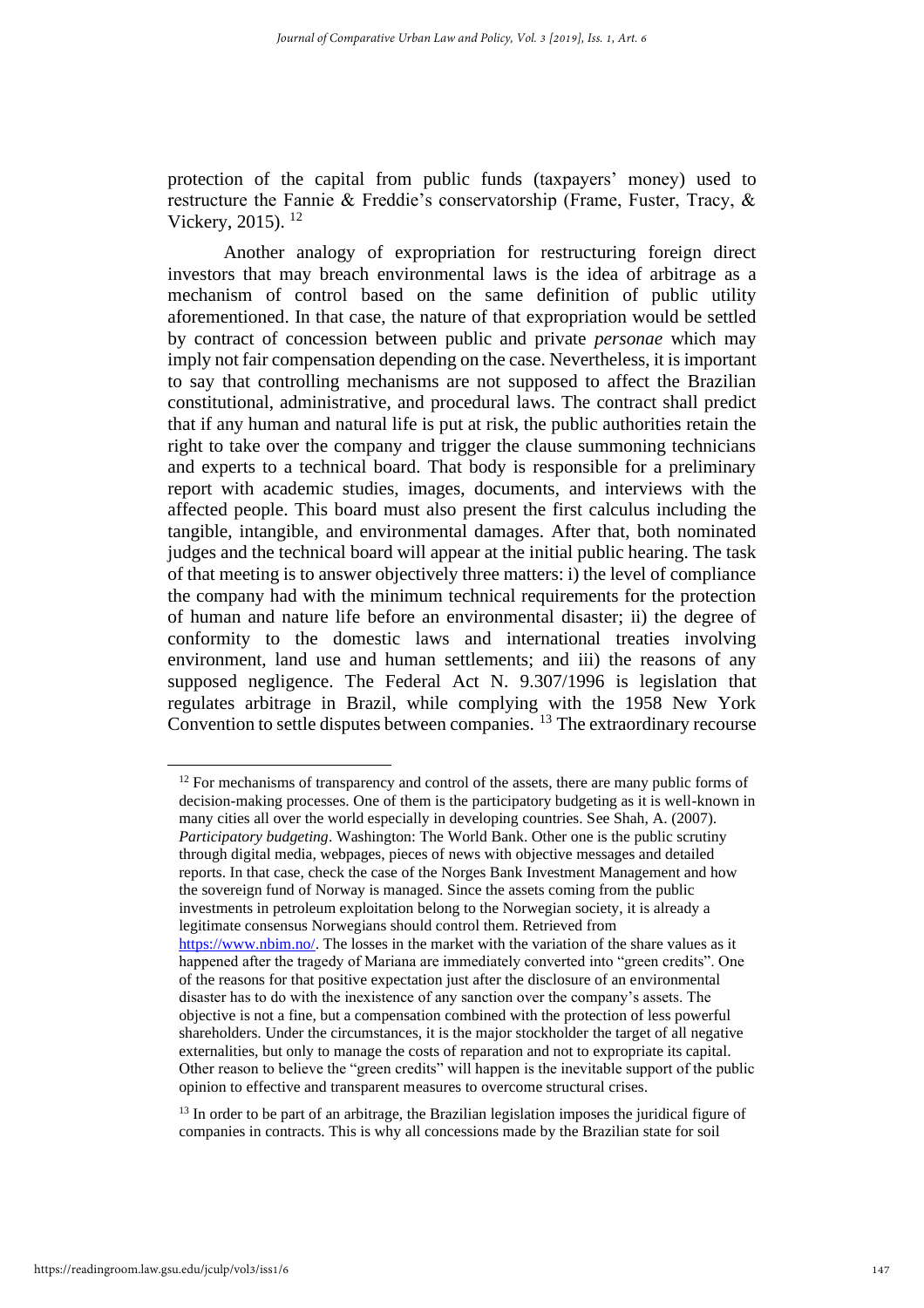No. 1.297.974 by the principle of double jurisdiction was filed by the STJ in the State of São Paulo. <sup>14</sup> In that case, there was a disagreement involving *Petrobras v. Mitsui* when a subsidiary of the Brazilian company was not paid in full by another subsidiary. The Superior Tribunal of Justice of Rio de Janeiro tried to solve the conflict since one of the companies was registered in another State of the federation, but the contract between the parties had already predicted the settlement of the conflicts by a court of arbitrage, which was then guaranteed by the same extraordinary recourse aforementioned.

The International Centre for Settlement of Investment Disputes, World Bank Groups, is another option of extraordinary controlling mechanisms. In that case, a third part is also possible as a complement to traditional models of dispute resolutions. The case *AES Summit Generation Limited and AES-Tisza Erdma Kft. v. Republic of Hungary* is very illustrative. The International Centre for the Settlement of Investment Disputes (ICSID) accepted the European Commission as *amicus curiae* in order to balance pros and cons in a millionaire investment in electric, gas, steam, and air-conditioning supply under the form of an international investment. The State of Hungary won the dispute after: "One avenue, which interested parties now increasingly rely on to include broader interests in investor-State arbitration is amicus curiae, or third party, intervention in arbitral proceedings. Arbitrators in investment disputes have over the last decade begun showing greater willingness to provide third parties with a very limited mandate to participate by way of written amicus briefs. In a number of high-profile arbitrations, nongovernmental organizations (NGOs) have intervened in order to provide expertise on thematic issues of public policy implicated in the dispute" (Levine, 2011). In that juridical battle, the introduction of administrative prices by Hungary was considered legal, and the country had not breached the Articles 10(1), 10(7) and 13 of the Energy Charter Treaty. <sup>15</sup>

exploitation should include the Brazilian public companies as partners. Yet the public companies would be present in every foreign direct investment, the Brazilian authorities do not have any right to manage, administer, protect or even orient the private decision-making process of the company in charge.

<sup>14</sup> Superior Tribunal de Justiça de São Paulo.

<sup>&</sup>lt;sup>15</sup> Retrieved from [https://www.italaw.com/sites/default/files/case-documents/ita1072.pdf.](https://www.italaw.com/sites/default/files/case-documents/ita1072.pdf) There many international regimes for the settlement of disputes that could unleash our creativity between state and private investments, state and state partnerships, state and society to solidify the compliance of any sort of mineral or agricultural exploitation of the Brazilian lands. All of them observing how important are the mechanisms of control as the premise for international cooperation and human development. We suggest also the differentiation between the concepts of social and public control. Read Hale, T.; & Held, D. (Eds.). (2011). *The handbook of transnational governance*. Cambridge: Polity Press.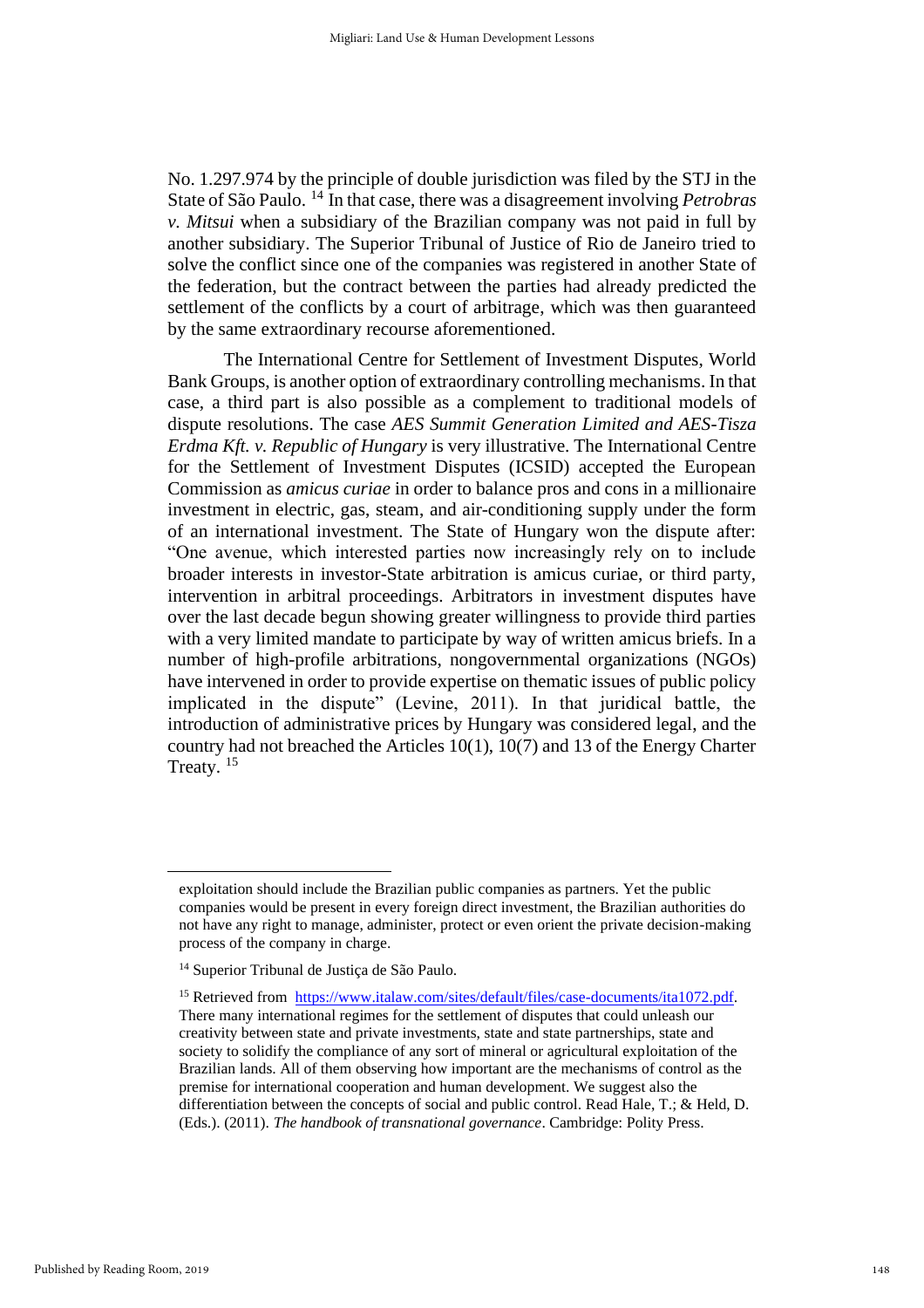# **6. CONCLUSIVE NOTES ON THE LEGAL AND INSTITUTIONAL FOR A NEW DEVELOPMENTALISM**

The conditions for human development in Singapore derived from a set of political, economic, and social arrangements that connected property to other forms of capital. The most important one, the human capital, which is defined as the capacity to re-invent the human existence while co-existing with the challenges of the present times. The Singaporean experience reveals the way a city-state could deal with the scarce supply of capital and land, lack of social cohesion in a multi-racial background, poverty, housing shortage, colonialism dependency especially on imported goods, and a country essentially financed by its platforms of trade as an Asian cosmopolitan port combined with the rubber plantations between the XIX and XX centuries. It was not simple to enhance its import-substitution process, as it happened mainly after 1965, while avoiding looking like a sort of re-edition of an old nationalism or a wave of communism baptized by the Cultural Revolution in China (1966-1976). Therefore, one of the forms that may complement and detail the theory of the new developmentalism is the inclusion of land use connected to monetary mechanisms of transmission. The Housing & Development Board is coordinated with the Urban Redevelopment Authority. The former is responsible for the land supply associated with construction sites, while the latter is in charge of the master plans, the urban development design, conservation, and many other tasks, while also producing valuable knowledge about city planning transformed into tradable resources. That process is very close to the definition of new developmentalism in which the domestic effort to industrialize the country is made with the support of two axes at the same. One of them responds to long-term and high levels of investments in manufacturing industry, and the other monetary policies based on exchange rates that can protect the national industry until the moment domestic entrepreneurs are prepared to compete globally. Both of them are structural and monetary mechanisms used to produce positive current accounts avoiding what is well-known in the literature as the Dutch disease (Bresser-Pereira, 2016, p. 11). Therefore land use, the property system, and urban planning in Singapore may represent one of the cornerstones for human development under the auspices of the new developmentalism.

Environment protection, water sources, public health, housing, and sanitary conditions are the axes used by Singapore to reach the level of urban and human conditions enjoyed today. <sup>16</sup> Another conclusion, perhaps necessary

<sup>&</sup>lt;sup>16</sup> "Considering the long-term target for total investments in water supply and sanitary sewage of R\$ 304.0 billion and with an investment of R\$ 35.9 billion accumulated from 2014 to 2016, we have the total amount of R\$ 268.1 billion to be invested by 2033 as a goal to be met. Thus, the accumulated value of the trend line (R\$ 312.8 billion) indicates compliance with the long-term target if the trend remains similar for the following 17 years". Read Brasil. Ministério das Cidades. Secretaria Nacional de Saneamento Ambiental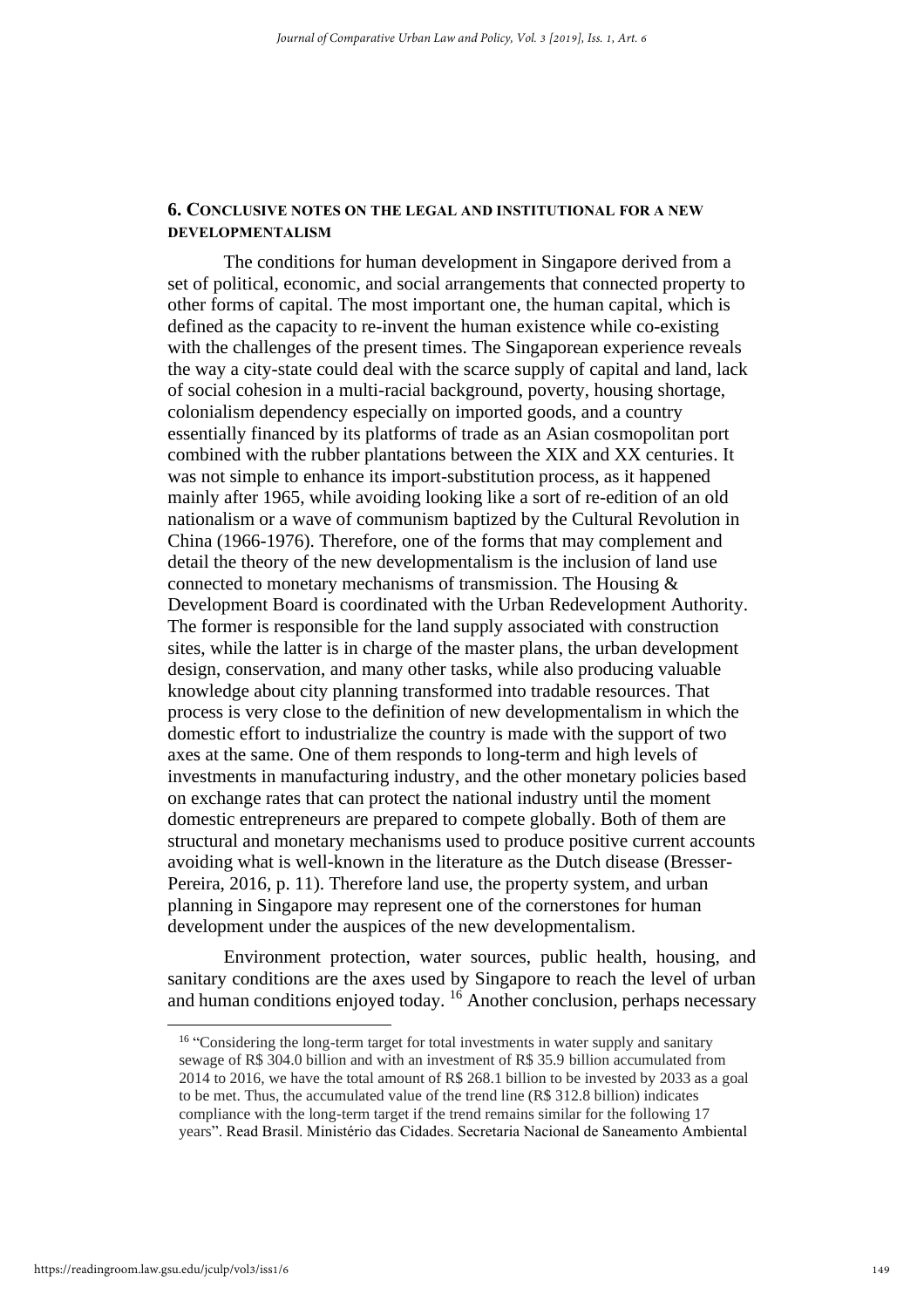for reflection, has to do with traditional and historical models of production in countries, like Brazil today or the Singapore of the past, that may not permit the democratization of the property system. The domestic production of commodities is then protracted with not only low salaries and the concentration of land in urban and rural areas, but also a financial dependency of the international capital that constitutes the economic elite in the country (Leal, 2012, p. 46; Silva, 2008). Foreign loans and importation must be paid with the products sold in the international market with low added value as it in Brazil's case. That cycle continues to produce two mistakes: the dependency on external macroeconomic variables puts together the depreciation of the exchange rate and the decrease in value of the land use as the Brazilian concessions for mining show eloquently (Calvo, Leiderman & Reinhart, 1995). Yet not referring to a land reform in Brazil not even a domestic regime of property prepared to "liberate" the land (Martins, 2010), the theory of the new developmentalism is closer to that debate as a strategy for developing countries to understand how to catch up with developed countries or the Singaporean inspiration (Bresser-Pereira, 2016, p. 6; Evans, 1996).

Another noteworthy conclusion is how Singapore harnessed multinationals, reversing the dependency model decades ago between the 1980s and 1990s. The country created a platform of human capital well-prepared for production, innovation, and high-tech investments that multinationals decided to deepen their roots (Choy, 1986). Another intelligent guideline is the differentiation of general ideas of democracy from a strong notion of governance. Entrepreneurships, such as Sustenir Agriculture and Biopolis, respectively, for food production in urban environment from a private initiative and a complex public institution for biomedical research represents very well the famous saying of Deng Xiaoping *It doen't matter whether the cat is black or white as long as it catches the mice*. As previously explained, Singapore jumped those human rights from the first generation to invest in human development with social, economic, and cultural public policies with splendid results. A strategy to modernize the country that is certainly singular. In Singapore it is quite normal for people to use their free speech consensus in a public space to recognize that they constructed their city. It is also true that the political activity is restricted, the right to privacy yet a polemic topic when the government is involved and the right to property not explicitly affirmed in the text of the constitution, but a sense to make amendments with human dignity is inevitably tested with sexual tolerance, political open assemblies, and how public space has been noticed as a transient realm (Lee, 2015). The strong governance orienting codes of practice and conduct (Sebastian, 1997) was able to produce a sort of development that shielded the human rights of the second

<sup>–</sup> SNSA. (2016). *Sistema Nacional de Informações sobre Saneamento: Diagnóstico dos Serviços de Água e Esgotos – 2016*. Brasília: SNSA/MCIDADES, 2018. Retrieved from <http://www.snis.gov.br/diagnostico-agua-e-esgotos/diagnostico-ae-2016>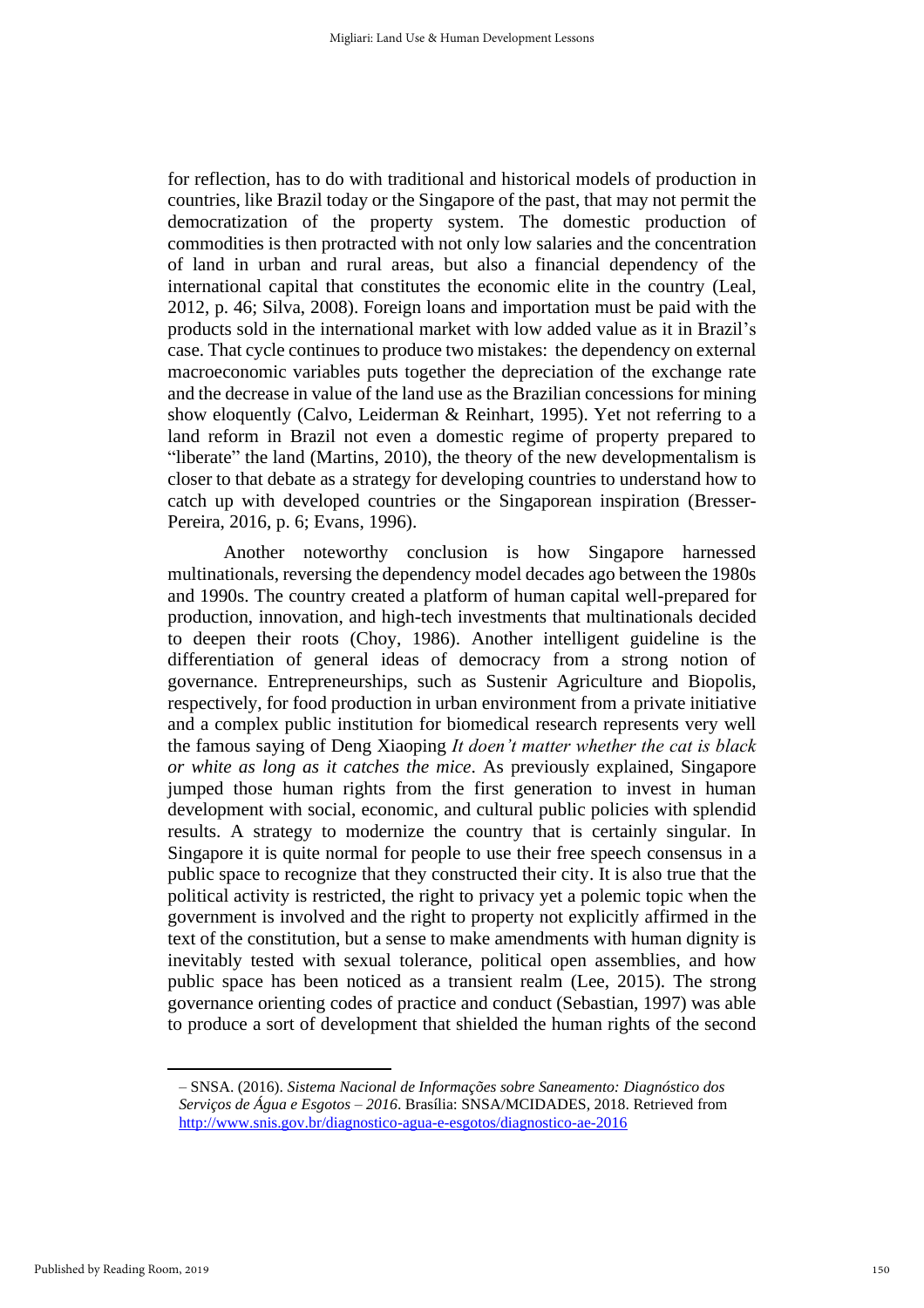generation. We finally synthetize the Singaporean experience as also the results of an identity creation on the common grounds of local and foreign economic elites agreeing to respect a long-term project that respected historical, traditional, and sociological backgrounds in order to put forward a bigger challenge that followed its own nation-state paradigm to become a global city (Hack, Margonlin & Delaye, 2010). Other difficult tasks must not be disregarded as the poverty among the elderly people, the concentration of wealth, and long hours of work.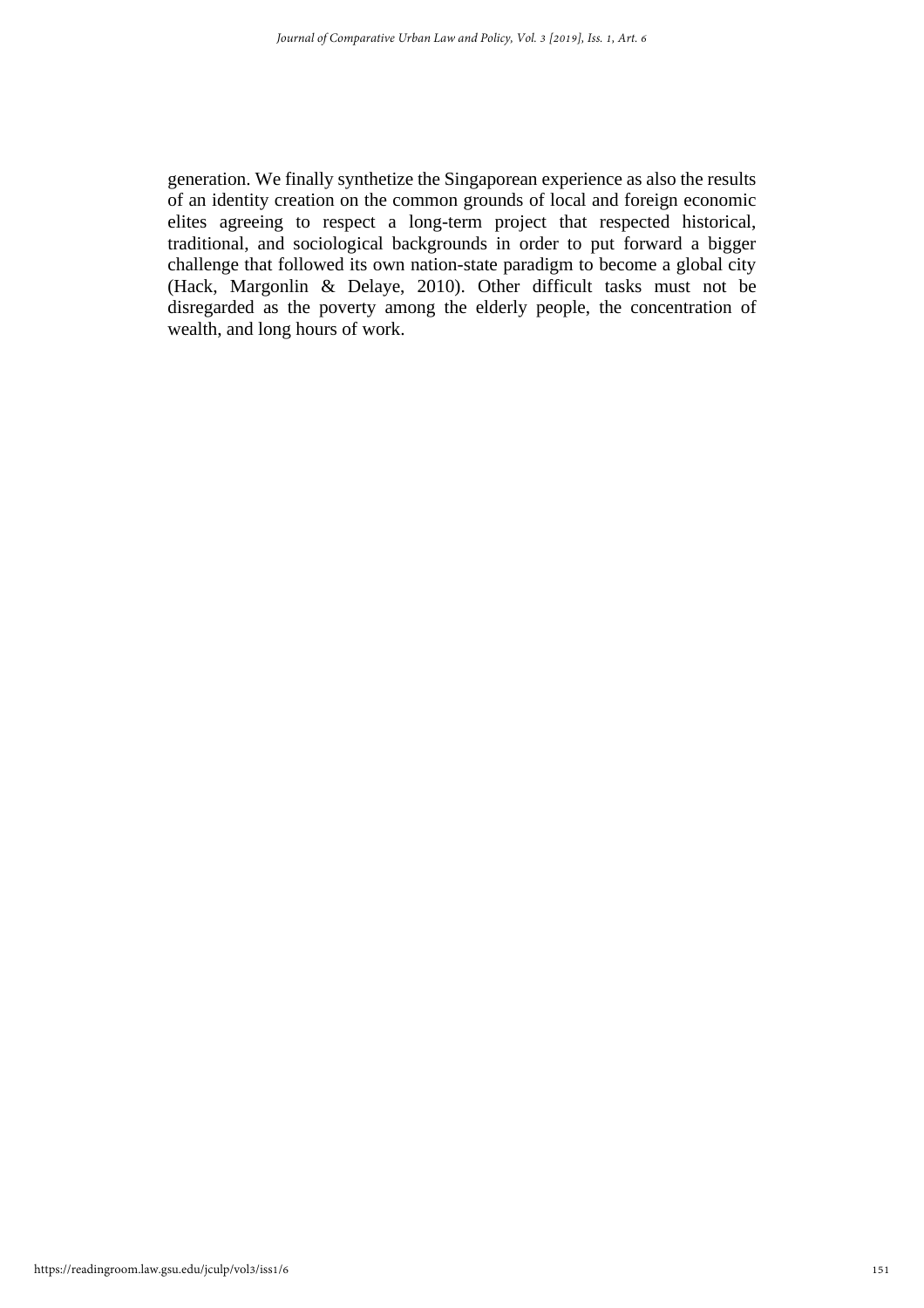## **BIBLIOGRAPHICAL REFERENCES**

- Amsden, A. H. (2004). *The rise of the "rest": challenges to the West from late industrializing economies*. Oxford: Oxford University Press.
- Bhide, S.; & Gupta, D. B. (Eds.). (2018). *The land question in urban development*. Nova Delhi: Academic Foundation.
- Bresser-Pereira, L. C. (2016). Models of developmental state. *FGV São Paulo School of Economics Working Papers*, 426, 1-21.
- Calvo, G., Leiderman, L., & Reinhart, C. (1995). Capital inflows to Latin America with reference to the Asian experience. In Edwards, S. (Ed.), Capital Controls, Exchange Rates, and Monetary Policy in the World Economy (pp. 339-380). Cambridge: Cambridge University Press.
- Cançado Trindade, A. A. (2011). *The access of individuals to international justice*. Oxford: Oxford University Press.
- Cangi, E. C. (1993). Civilizing the people of Southeast Asia: Sir Stamford Raffles' town plan for Singapore, 1819–23. *Planning Perspectives*, *8*(2), 166-187.
- Chang, Ha-Jon (2002). *Kicking away the ladder: development strategy in historical perspective*. London: Anthem Press.
- Choy, C. L. (1986). Singapore's development: harnessing the multinationals. *Contemporary Southeast Asia*, *8*(1), 56-69.
- Churchill, H. S. (1969). The epilogue. In *The city is the people* (pp. 187-201). New York: W. W. Norton & Company.
- Dahmén, E. (1988). 'Development blocks' in industrial economics. *Scandinavian Economic History Review, 36*(1), 3-14.
- Eichengreen, B. (2008). A brave new monetary world. In *Globalizing capital* (pp. 185-227). New Jersey: Princeton University Press.
- Escribano, F. (1999). *Descalç sobre la terra vermella: vida del bisbe Pere Casaldàliga*. Barcelona: Edicions 62.
- Evans, P. (1996). Government action, social capital and development: reviewing the evidence on synergy. *World Development*, *24*(6), 1119- 1132.
- Frame, W. S., Fuster, A., Tracy, J, & Vickery, J. (2015). The rescue of Fannie Mae and Freddie Mac. *Federal Reserve Bank of New York Staff Reports*, 719, 1-53.
- Franco, M. S. de C. (1997). *Homens livres na ordem escravocrata*. 4.ed. São Paulo: Unesp.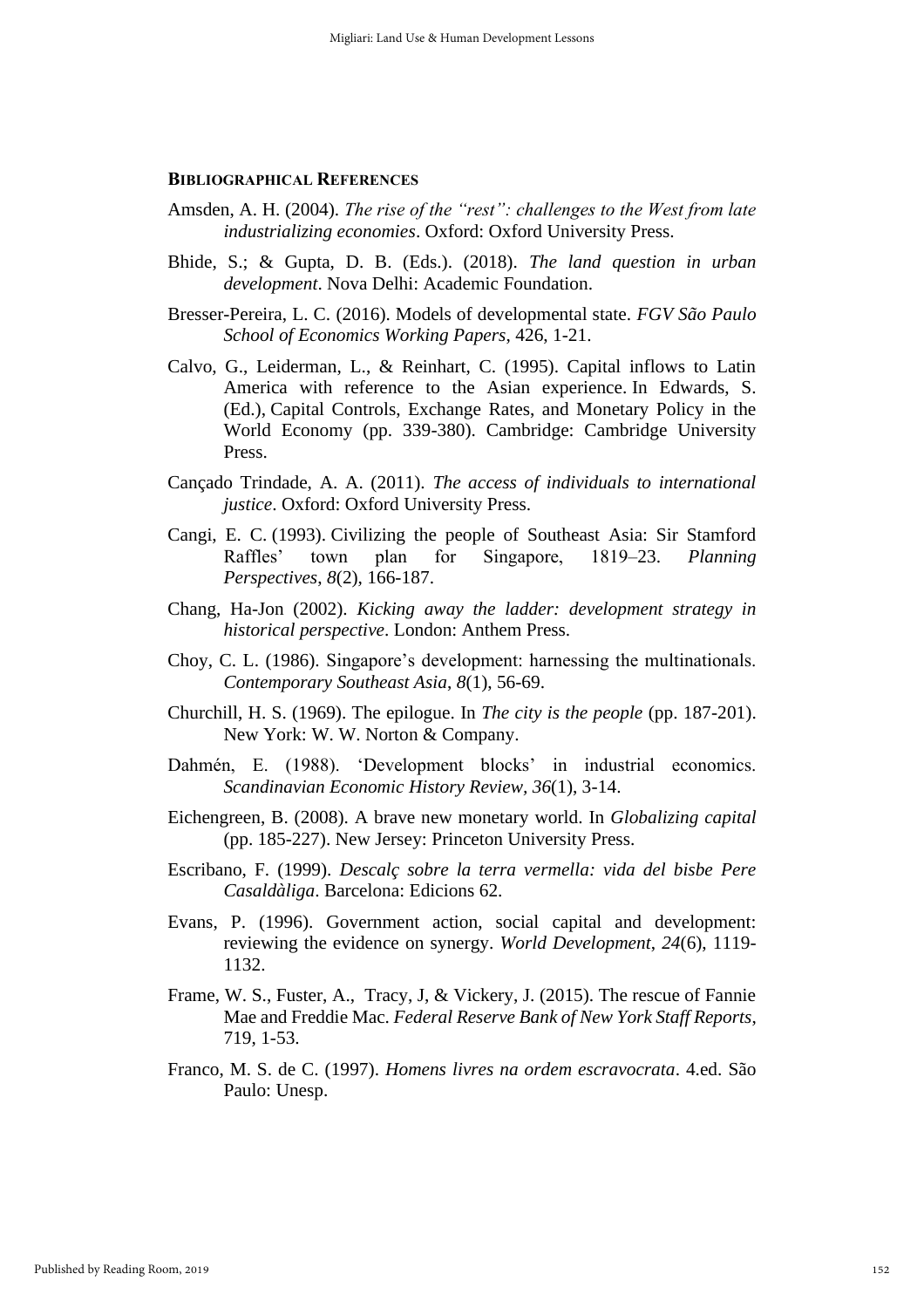- Furtado, C. (2005). *Formação econômica do Brasil*. São Paulo: Companhia Editora Nacional.
- George, H. (2015). *The Irish land question. What it involves, and how alone it can be settled. An appeal to the land league*. Victoria: Leopold Classic Library.
- Grigsby, W. (1990). Housing finance and subsidies in the United States. *Urban Studies, 27*(6), 831-845.
- Hack, K., Margolin, J. L., & Delaye, K. (2010). *Singapore from Temasek to the 21st century: reinventing the global city*. Singapore: NUS Press.
- Hale, T.; & Held, D. (Eds.). (2011). *The handbook of transnational governance*. Cambridge: Polity Press.
- Harvey, D. (2003). The accumulation of dispossession. In *The new imperialism* (137-182). Oxford: Oxford University Press.
- Huff, W. G. (1997). *The economic growth of Singapore: trade and development in the twentieth century*. Cambridge: Cambridge University Press.
- Ibrahim, A., & Pui San, T. (2008). The grand old rubber tree and a sketch to stretch Ridley's imagination. *Gardenwise*, *30*, 26-27.
- Ingram, J.C. (1971). *Economic change in Thailand, 1850–1970*. Stanford: Stanford University Press.
- Leal, V. N. (2012). Indicações sobre a estrutura e o processo do "coronelismo". In *Coronelismo, enxada e voto* (pp. 43-54). São Paulo: Companhia das Letras.
- Lee, J. T. T. (2015). We built this city: public participation in land use decisions in Singapore. *Asian Journal of Comparative Law*. *10*(2), 213-234.
- Lima, R. C. (2002). *Pequena história territorial do Brasil: sesmarias e terras devolutas*. Goiânia: Universidade Federal de Goiás.
- Lu, L., Goh, B. P. L., & Chou, L. M. (2002). Effects of coastal reclamation on riverine macrobenthic infauna (Sungai Punggol) in Singapore. *Journal of Aquatic Ecosystem Stress and Recovery*, *9*(2), 127-135.
- Lungisile, N., & Hall, R. (Eds.). (2007). The land question in South Africa: the challenge transformation and redistribution. Cape Town: HSRC Press.
- Markelius, S. (1936). A collective house at Stockholm. *The Architect and Building News*, 145, 133-137.
- Martins, J. de. S. (2010). *O cativeiro da terra* (9<sup>th</sup> ed). São Paulo: Contexto.